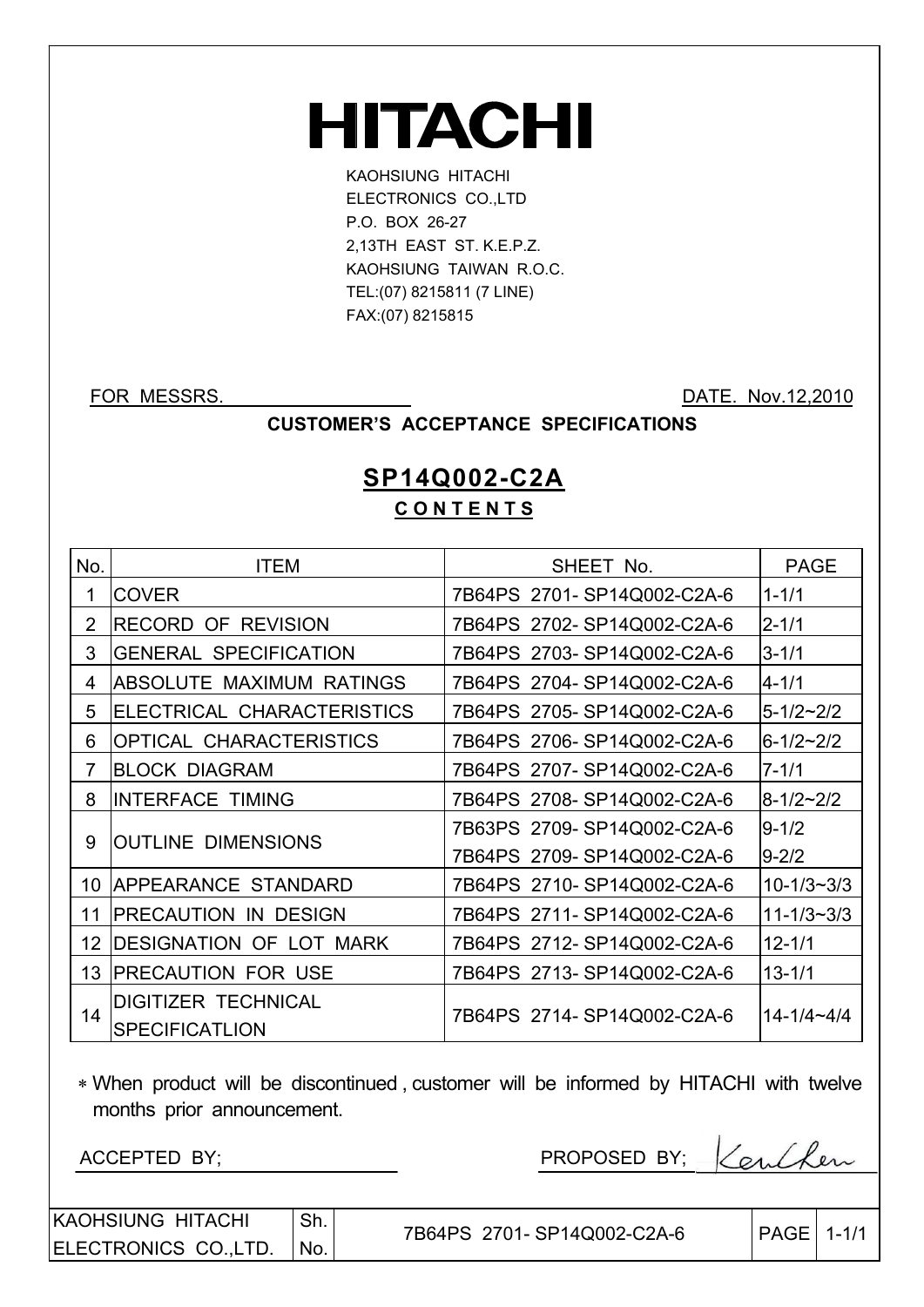# **RECORD OF REVISION**

| Apr.23.'01<br><b>CHANGED: TRANSPARENCY</b><br>7B64PS2703-<br>SP14Q002-C2A-2<br>78% min $\rightarrow$ 76% min<br><b>PAGE 3-1/1</b><br>7B64PS2705-<br>CHANGED: BRIGHTNESS TYP.<br>SP14Q002-C2A-2<br>140 cd/ $m^2 \rightarrow 110$ cd/ $m^2$<br><b>PAGE 6-2/2</b><br>CHANGED: DETAIL A FFC CONDUCTIVE AND<br>7B63PS2709-<br>SP14Q002-C2A-2<br>STIFFENER LENGTH<br><b>PAGE 9-1/2</b><br>7B64PS2709-<br>IADDED : TOUCH PANEL INTERFACE PIN CONNECTION.<br>SP14Q002-C2A-2<br><b>PAGE 9-2/2</b><br>ADDED: 14 DIGITIZER TECHNICAL SPECIFICATION.<br>7B64PS2714-<br>SP14Q002-C2A-2<br>PAGE 14-1/3~3/3<br>Mar.10,'04<br>7B64PS 2708-<br>8.3 TIMING OF POWER SUPPLY AND INTERFACE<br>SP14Q002-C2A-3<br><b>SIGNAL</b><br><b>PAGE 8-3/3</b><br>Revised tDLD min. $200 \rightarrow 50$<br>Revised tCH max.<br>$200 \rightarrow 30$<br>May.13, '08<br>7B64PS 2714-<br>14.1.2 OPERATING CONDITIONS<br>SP14Q002-C2A-4<br>Changed:<br>PAGE 14-1/4<br><b>ITEM</b><br><b>SPECIFICATIONS</b><br><b>Actuation Force</b><br>TBD.<br><b>ITEM</b><br><b>SPECIFICATIONS</b><br>Actuation Force<br>$1.2N$ max.<br>14.2.1 INPUT METHOD & ACTUATION FORCE<br>Changed:<br><b>INPUT METHOD</b><br><b>ACTUATION FORCE</b><br><b>COMMENT</b><br>R0.8, Polyacetal Pen<br>Pen<br>80g max.<br>100max.<br>R8, Silicone Rubber<br>Finger<br>INPUT METHOD<br><b>ACTUATION FORCE</b><br><b>COMMENT</b> |  |
|----------------------------------------------------------------------------------------------------------------------------------------------------------------------------------------------------------------------------------------------------------------------------------------------------------------------------------------------------------------------------------------------------------------------------------------------------------------------------------------------------------------------------------------------------------------------------------------------------------------------------------------------------------------------------------------------------------------------------------------------------------------------------------------------------------------------------------------------------------------------------------------------------------------------------------------------------------------------------------------------------------------------------------------------------------------------------------------------------------------------------------------------------------------------------------------------------------------------------------------------------------------------------------------------------------------------------------------------------------------|--|
|                                                                                                                                                                                                                                                                                                                                                                                                                                                                                                                                                                                                                                                                                                                                                                                                                                                                                                                                                                                                                                                                                                                                                                                                                                                                                                                                                                |  |
|                                                                                                                                                                                                                                                                                                                                                                                                                                                                                                                                                                                                                                                                                                                                                                                                                                                                                                                                                                                                                                                                                                                                                                                                                                                                                                                                                                |  |
|                                                                                                                                                                                                                                                                                                                                                                                                                                                                                                                                                                                                                                                                                                                                                                                                                                                                                                                                                                                                                                                                                                                                                                                                                                                                                                                                                                |  |
|                                                                                                                                                                                                                                                                                                                                                                                                                                                                                                                                                                                                                                                                                                                                                                                                                                                                                                                                                                                                                                                                                                                                                                                                                                                                                                                                                                |  |
|                                                                                                                                                                                                                                                                                                                                                                                                                                                                                                                                                                                                                                                                                                                                                                                                                                                                                                                                                                                                                                                                                                                                                                                                                                                                                                                                                                |  |
|                                                                                                                                                                                                                                                                                                                                                                                                                                                                                                                                                                                                                                                                                                                                                                                                                                                                                                                                                                                                                                                                                                                                                                                                                                                                                                                                                                |  |
|                                                                                                                                                                                                                                                                                                                                                                                                                                                                                                                                                                                                                                                                                                                                                                                                                                                                                                                                                                                                                                                                                                                                                                                                                                                                                                                                                                |  |
|                                                                                                                                                                                                                                                                                                                                                                                                                                                                                                                                                                                                                                                                                                                                                                                                                                                                                                                                                                                                                                                                                                                                                                                                                                                                                                                                                                |  |
|                                                                                                                                                                                                                                                                                                                                                                                                                                                                                                                                                                                                                                                                                                                                                                                                                                                                                                                                                                                                                                                                                                                                                                                                                                                                                                                                                                |  |
|                                                                                                                                                                                                                                                                                                                                                                                                                                                                                                                                                                                                                                                                                                                                                                                                                                                                                                                                                                                                                                                                                                                                                                                                                                                                                                                                                                |  |
|                                                                                                                                                                                                                                                                                                                                                                                                                                                                                                                                                                                                                                                                                                                                                                                                                                                                                                                                                                                                                                                                                                                                                                                                                                                                                                                                                                |  |
|                                                                                                                                                                                                                                                                                                                                                                                                                                                                                                                                                                                                                                                                                                                                                                                                                                                                                                                                                                                                                                                                                                                                                                                                                                                                                                                                                                |  |
|                                                                                                                                                                                                                                                                                                                                                                                                                                                                                                                                                                                                                                                                                                                                                                                                                                                                                                                                                                                                                                                                                                                                                                                                                                                                                                                                                                |  |
|                                                                                                                                                                                                                                                                                                                                                                                                                                                                                                                                                                                                                                                                                                                                                                                                                                                                                                                                                                                                                                                                                                                                                                                                                                                                                                                                                                |  |
|                                                                                                                                                                                                                                                                                                                                                                                                                                                                                                                                                                                                                                                                                                                                                                                                                                                                                                                                                                                                                                                                                                                                                                                                                                                                                                                                                                |  |
|                                                                                                                                                                                                                                                                                                                                                                                                                                                                                                                                                                                                                                                                                                                                                                                                                                                                                                                                                                                                                                                                                                                                                                                                                                                                                                                                                                |  |
|                                                                                                                                                                                                                                                                                                                                                                                                                                                                                                                                                                                                                                                                                                                                                                                                                                                                                                                                                                                                                                                                                                                                                                                                                                                                                                                                                                |  |
|                                                                                                                                                                                                                                                                                                                                                                                                                                                                                                                                                                                                                                                                                                                                                                                                                                                                                                                                                                                                                                                                                                                                                                                                                                                                                                                                                                |  |
|                                                                                                                                                                                                                                                                                                                                                                                                                                                                                                                                                                                                                                                                                                                                                                                                                                                                                                                                                                                                                                                                                                                                                                                                                                                                                                                                                                |  |
|                                                                                                                                                                                                                                                                                                                                                                                                                                                                                                                                                                                                                                                                                                                                                                                                                                                                                                                                                                                                                                                                                                                                                                                                                                                                                                                                                                |  |
|                                                                                                                                                                                                                                                                                                                                                                                                                                                                                                                                                                                                                                                                                                                                                                                                                                                                                                                                                                                                                                                                                                                                                                                                                                                                                                                                                                |  |
|                                                                                                                                                                                                                                                                                                                                                                                                                                                                                                                                                                                                                                                                                                                                                                                                                                                                                                                                                                                                                                                                                                                                                                                                                                                                                                                                                                |  |
|                                                                                                                                                                                                                                                                                                                                                                                                                                                                                                                                                                                                                                                                                                                                                                                                                                                                                                                                                                                                                                                                                                                                                                                                                                                                                                                                                                |  |
|                                                                                                                                                                                                                                                                                                                                                                                                                                                                                                                                                                                                                                                                                                                                                                                                                                                                                                                                                                                                                                                                                                                                                                                                                                                                                                                                                                |  |
|                                                                                                                                                                                                                                                                                                                                                                                                                                                                                                                                                                                                                                                                                                                                                                                                                                                                                                                                                                                                                                                                                                                                                                                                                                                                                                                                                                |  |
|                                                                                                                                                                                                                                                                                                                                                                                                                                                                                                                                                                                                                                                                                                                                                                                                                                                                                                                                                                                                                                                                                                                                                                                                                                                                                                                                                                |  |
|                                                                                                                                                                                                                                                                                                                                                                                                                                                                                                                                                                                                                                                                                                                                                                                                                                                                                                                                                                                                                                                                                                                                                                                                                                                                                                                                                                |  |
|                                                                                                                                                                                                                                                                                                                                                                                                                                                                                                                                                                                                                                                                                                                                                                                                                                                                                                                                                                                                                                                                                                                                                                                                                                                                                                                                                                |  |
|                                                                                                                                                                                                                                                                                                                                                                                                                                                                                                                                                                                                                                                                                                                                                                                                                                                                                                                                                                                                                                                                                                                                                                                                                                                                                                                                                                |  |
|                                                                                                                                                                                                                                                                                                                                                                                                                                                                                                                                                                                                                                                                                                                                                                                                                                                                                                                                                                                                                                                                                                                                                                                                                                                                                                                                                                |  |
|                                                                                                                                                                                                                                                                                                                                                                                                                                                                                                                                                                                                                                                                                                                                                                                                                                                                                                                                                                                                                                                                                                                                                                                                                                                                                                                                                                |  |
|                                                                                                                                                                                                                                                                                                                                                                                                                                                                                                                                                                                                                                                                                                                                                                                                                                                                                                                                                                                                                                                                                                                                                                                                                                                                                                                                                                |  |
| Pen<br>$1.2N$ max.<br>R0.8, Polyacetal Pen                                                                                                                                                                                                                                                                                                                                                                                                                                                                                                                                                                                                                                                                                                                                                                                                                                                                                                                                                                                                                                                                                                                                                                                                                                                                                                                     |  |
| R8, Silicone Rubber<br>Finger<br>1.2N max.                                                                                                                                                                                                                                                                                                                                                                                                                                                                                                                                                                                                                                                                                                                                                                                                                                                                                                                                                                                                                                                                                                                                                                                                                                                                                                                     |  |
|                                                                                                                                                                                                                                                                                                                                                                                                                                                                                                                                                                                                                                                                                                                                                                                                                                                                                                                                                                                                                                                                                                                                                                                                                                                                                                                                                                |  |
| Mar.06,'09<br>12. DESIGNATION OF LOT MARK<br>7B64PS 2712                                                                                                                                                                                                                                                                                                                                                                                                                                                                                                                                                                                                                                                                                                                                                                                                                                                                                                                                                                                                                                                                                                                                                                                                                                                                                                       |  |
| Revised reversion from $REV -$ to $REV.B$<br>SP14Q002-C2A-5                                                                                                                                                                                                                                                                                                                                                                                                                                                                                                                                                                                                                                                                                                                                                                                                                                                                                                                                                                                                                                                                                                                                                                                                                                                                                                    |  |
| PAGE 12-1/1                                                                                                                                                                                                                                                                                                                                                                                                                                                                                                                                                                                                                                                                                                                                                                                                                                                                                                                                                                                                                                                                                                                                                                                                                                                                                                                                                    |  |
| Nov.12,'10<br>7B64PS 2714-<br>14.6 APPEARANCE SPECIFICATION                                                                                                                                                                                                                                                                                                                                                                                                                                                                                                                                                                                                                                                                                                                                                                                                                                                                                                                                                                                                                                                                                                                                                                                                                                                                                                    |  |
| Changed: Blistering Puffiness 0.4mm max. $\rightarrow$ 0.6mm max.<br>SP14Q002-C2A-6                                                                                                                                                                                                                                                                                                                                                                                                                                                                                                                                                                                                                                                                                                                                                                                                                                                                                                                                                                                                                                                                                                                                                                                                                                                                            |  |
| PAGE 14-4/4                                                                                                                                                                                                                                                                                                                                                                                                                                                                                                                                                                                                                                                                                                                                                                                                                                                                                                                                                                                                                                                                                                                                                                                                                                                                                                                                                    |  |
| Sh.<br><b>KAOHSIUNG HITACHI</b>                                                                                                                                                                                                                                                                                                                                                                                                                                                                                                                                                                                                                                                                                                                                                                                                                                                                                                                                                                                                                                                                                                                                                                                                                                                                                                                                |  |
| Nov. 12,'10<br>$\mathsf{PAGE}$<br>DATE<br>7B64PS 2702-SP14Q002-C2A-6<br>ELECTRONICS CO., LTD.<br>No.                                                                                                                                                                                                                                                                                                                                                                                                                                                                                                                                                                                                                                                                                                                                                                                                                                                                                                                                                                                                                                                                                                                                                                                                                                                           |  |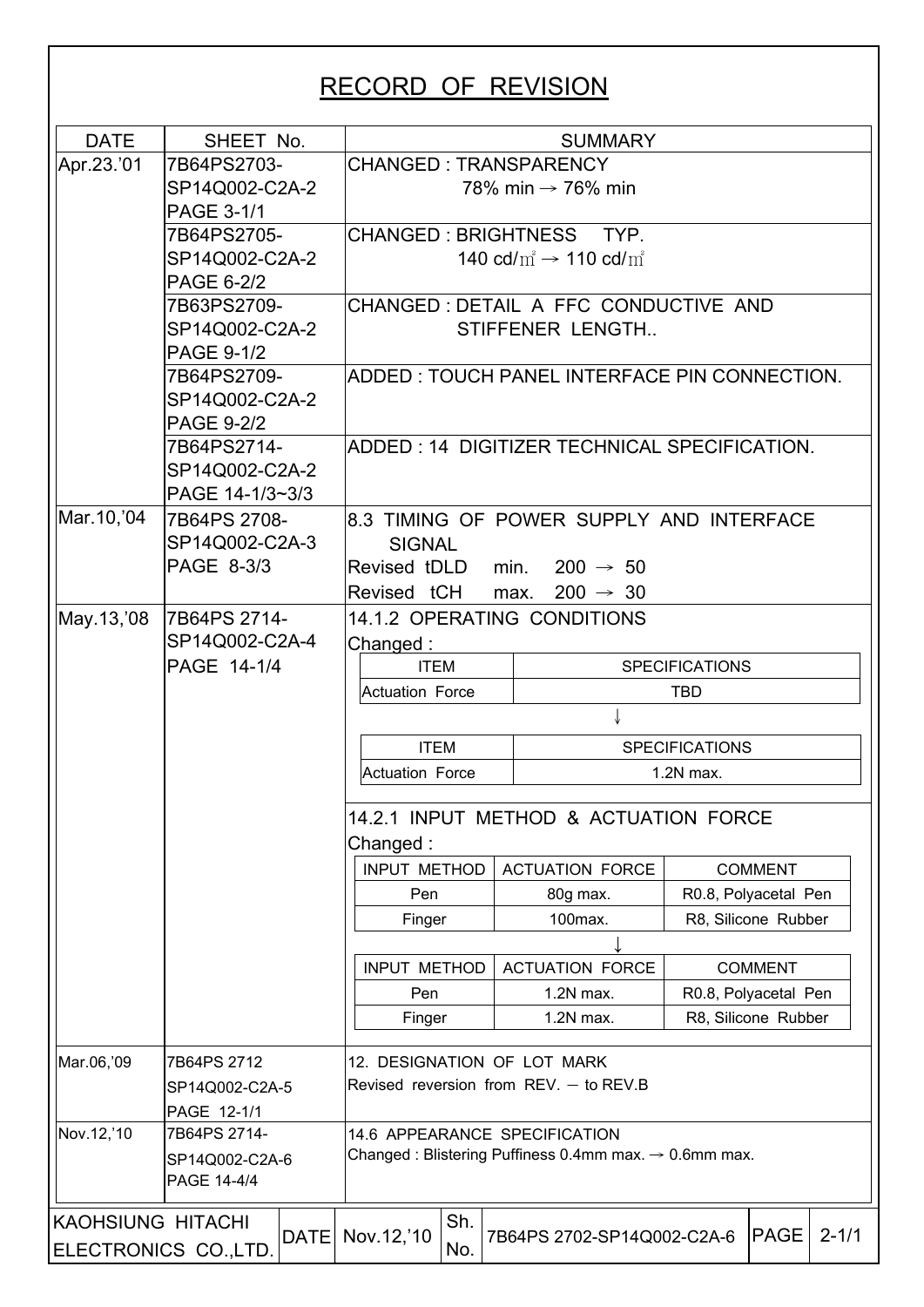# 3. GENERAL SPECIFICATIONS

 $\overline{\phantom{a}}$ 

| (1)  | Part Name               | SP14Q002-C2A                                |
|------|-------------------------|---------------------------------------------|
| (2)  | <b>Outer Dimensions</b> | 167.0(W)mm x 109.0(H)mm x 11.4(D) mm (max.) |
| (3)  | Effective Display Area  | 120 mm min. x 89 mm min.                    |
| (4)  | Dot Size                | $0.345(W)$ min. x $0.345(H)$ min.           |
| (5)  | Dot Pitch               | $0.360(W)$ mm x $0.360(H)$ mm               |
| (6)  | Dot Number (Resolution) | 320 (W) x 240 (H)                           |
| (7)  | Duty Ratio              | 1/240                                       |
|      | (8) LCD Type            | Transmissive type F-STN with glare type     |
|      |                         | upper polarizer                             |
|      | (9) Viewing Direction   | 6 O'clock                                   |
| (10) | <b>Backlight Type</b>   | Cold cathode fluorescent lamp.              |
|      | (11) Touch Panel        | Analog resistance 4 wires                   |
|      |                         | Transparency $: 76\%$ min.                  |
|      |                         | Surface type : Anti glare                   |

| KAOHSIUNG HITACHI   |  | DATE  Nov.12,'10   7B64PS 2703-SP14Q002-C2A-6   PAGE   3-1/1 |  |
|---------------------|--|--------------------------------------------------------------|--|
| ELECTRONICS CO.LTD. |  |                                                              |  |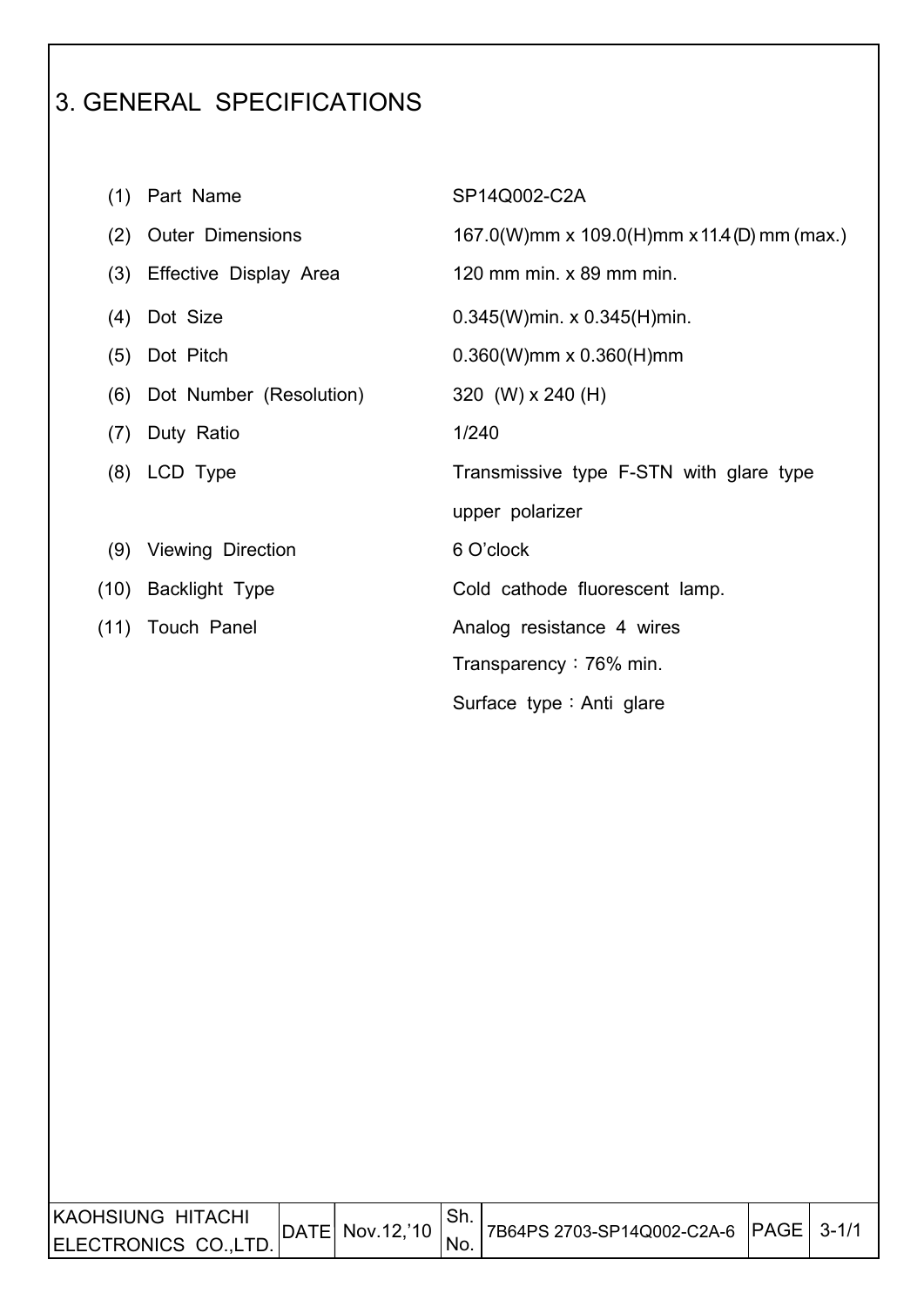# **4. ABSOLUTE MAXIMUM RATINGS**

| 4.1 ELECTRICAL ABSOLUTE MAXIMUM RATINGS. |                   |        |           |   | VSS=0V:STANDARD |
|------------------------------------------|-------------------|--------|-----------|---|-----------------|
| <b>ITEM</b>                              | <b>SYMBOL</b>     | MIN.   | MAX.      |   | UNIT COMMENT    |
| Power Supply for Logic                   | <b>VDD-VSS</b>    | 0      | 7.0       |   |                 |
| Power Supply for LC Drive                | VDD-VEE           | 0      | 30        |   |                 |
| Input Voltage                            | Vi                | $-0.3$ | $VDD+0.3$ | V | (Note 1)        |
| Input Current                            |                   | 0      |           | A |                 |
| Static Electricity                       | VESD <sub>0</sub> |        | ±100      | V | (Note $2,3,4$ ) |
|                                          | VESD1             |        | ±10       | V | (Note $2,3,5$ ) |

Note 1: DOFF, FLM, LOAD, CP, D0~D3.

Note 2: Make certain you are grounded when handling LCM.

Note 3: Energy storage capacitance 200pf, discharge resistance  $250\Omega$  Ta=25°C, 60%RH. Note 4 : Contact discharge to I/F connector pins.

Note 5 : Contact discharge to front metal bezel.

#### 4.2 ENVIRONMENTAL ABSOLUTE MAXIMUM RATINGS.

| <b>ITEM</b>         |               | <b>OPERATING</b><br><b>STORAGE</b> |                 | <b>OMMNT</b>       |                       |
|---------------------|---------------|------------------------------------|-----------------|--------------------|-----------------------|
|                     | MIN.          | MAX.                               | MIN.            | MAX.               |                       |
| Ambient Temperature | $0^{\circ}$ C | $60^{\circ}$ C                     | $-20^{\circ}$ C | $70^{\circ}$ C     | (Note $2,3$ )         |
| Humidity            | (Note         | $\left(1\right)$                   |                 | (Note 1)           | Without Condensation  |
|                     |               | $12.45m/s^2$                       |                 | $ 11.76m/s^2 $     |                       |
| Vibration           |               | (0.25G)                            |                 | (1.2G)             | (Note 4)              |
|                     |               |                                    |                 | (Note 5)   1h max. |                       |
|                     |               | $29.4 \text{m/s}^2$                |                 | $ 490.0m/s^2 $     |                       |
| <b>Shock</b>        |               | (3 G)                              |                 | (50 G)             | <b>XYZ Directions</b> |
|                     |               |                                    |                 | (Note 5)           |                       |
| Corrosive Gas       |               | Not Acceptable                     |                 | Not Acceptable     |                       |

Note  $1: Ta \leq 40^{\circ}$  : 85%RH max.

 $Ta > 40^{\circ}$  : Absolute humidity must be lower.

Than the humidity of 85%RH at  $40^{\circ}$ C

Note 2 : Ta at -20°C ----- < 48h, at 60°C < 168h.

Note 3 : Background color changes slightly depending on ambient temperature. This phenomenon is reversible.

Note 4: 5Hz~100Hz (Except resonance frequency)

Note 5 : This module should be operated normally after finish the test.

Note 6 : When Icm will be operated at  $0^{\circ}$ , the life time of CFL will be reduced. Need to make sure of value of the characteristics of inverter.

Also the response time at  $0^{\circ}$  will be slower.

Note 7 : There are possibility that color un-uniformity happened while operating at over  $40^{\circ}$ .

| <b>KAOHSIUNG HITACHI</b> |                               |      |                                       |  |
|--------------------------|-------------------------------|------|---------------------------------------|--|
| ELECTRONICS CO.,LTD.     | $ $ DATE $ $ Nov.12, 10 $ $ . | 'NO. | 7B64PS 2704-SP14Q002-C2A-6 PAGE 4-1/1 |  |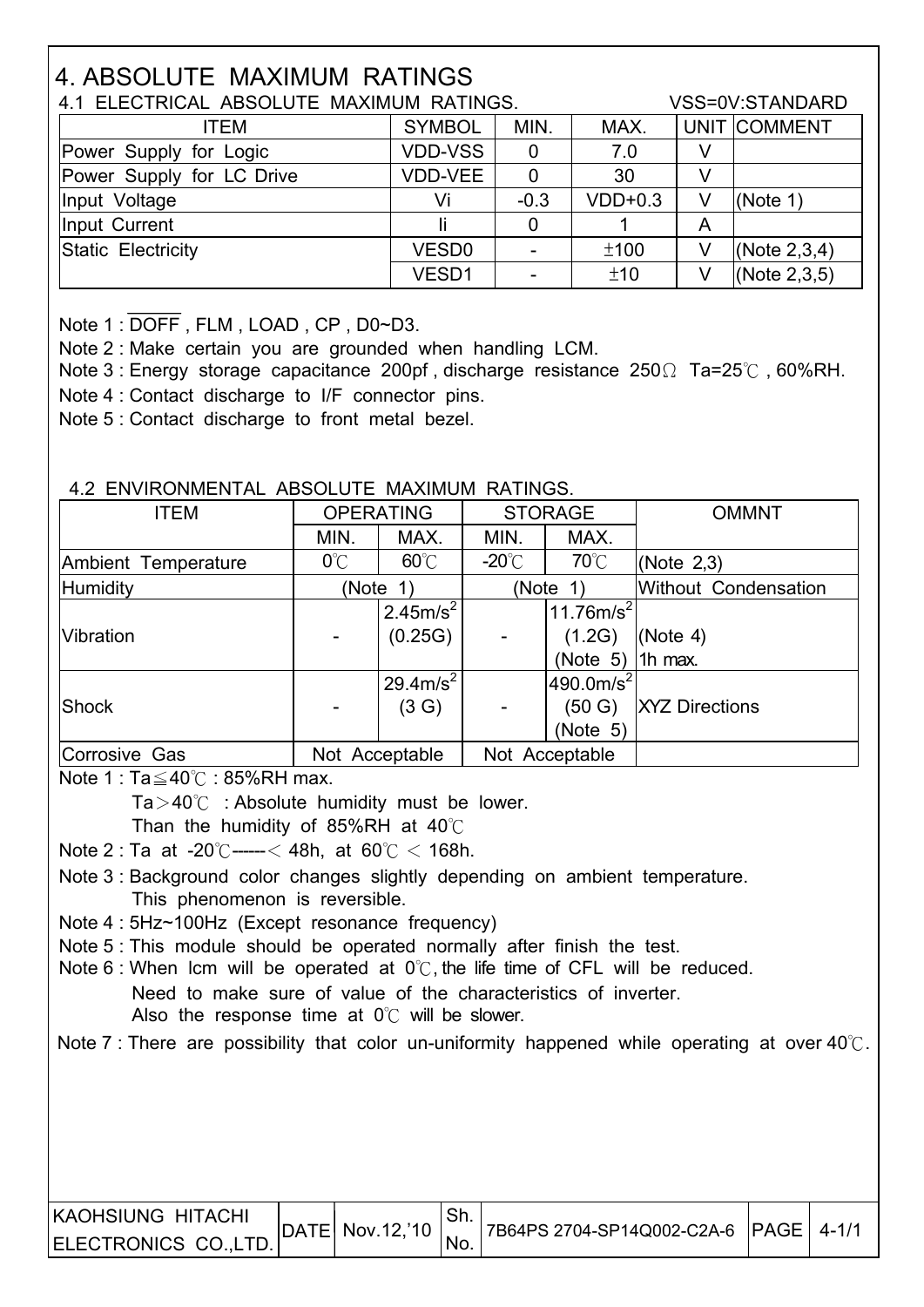#### 5. ELECTRICAL CHARACTERISTICS 5.1 ELECTRICAL CHARACTERISTICS

| T LLLUTNUAL UTANAUTLINOTIUS |                |                                                |            |         |            |             |  |  |
|-----------------------------|----------------|------------------------------------------------|------------|---------|------------|-------------|--|--|
| ITEM                        | <b>SYMBOL</b>  | <b>CONDITION</b>                               | MIN.       | TYP.    | MAX.       | <b>UNIT</b> |  |  |
| Power Supply Voltage        | <b>VDD-VSS</b> |                                                | $5.0 - 5%$ | 5.0     | $5.0 + 5%$ | $\vee$      |  |  |
| for Logic                   |                |                                                | $3.3 - 5%$ | 3.3     | $3.3 + 5%$ |             |  |  |
| Power Supply Voltage        | <b>VEE-VSS</b> |                                                | $-23.1$    | $-22.0$ | $-20.9$    | $\vee$      |  |  |
| for LC Driving              |                |                                                |            |         |            |             |  |  |
| Input Voltage               | VI             | H LEVEL                                        | 0.8VDD     |         | <b>VDD</b> | V           |  |  |
| (Note $1$ )                 |                | L LEVEL                                        | 0          |         | 0.2VDD     | V           |  |  |
| Power Supply Current        | <b>IDD</b>     | VDD-VSS=5.0V                                   |            | 6.0     |            | mA          |  |  |
| for Logic (Note 4)          |                | <b>VEE-VSS=-22.0V</b>                          |            |         |            |             |  |  |
| Power Supply Voltage        | IEE.           | VDD-VSS=5.0V                                   |            | 5.0     |            | mA          |  |  |
| for LC Driving (Note 4)     |                | <b>VEE-VSS=-22.0V</b>                          |            |         |            |             |  |  |
| Recommended LC              |                | Ta= $0^{\circ}$ $\circ$ , $\phi$ = $0^{\circ}$ |            | 22.0    |            | V           |  |  |
| Driving Voltage             | VDD-V0         | Ta=25°C, $\phi$ = 0°                           |            | 21.0    |            | $\vee$      |  |  |
| (Note 3)                    |                | Ta=50°C, $\phi = 0$ °                          |            | 19.0    |            | V           |  |  |
| Frame Frequency             | fFLM           |                                                | 70         | 75      | 80         | Hz          |  |  |

Note 1 : DOFF, FLM, LOAD, CP, D0~D3.

- Note 2 : Recommended LC driving voltage may fluctuate about  $±1.0V$  by each module.
- Note 3 : Need to make sure of flickering and rippling of display when setting the frame frequency in you set. Test pattern is all "Q"
- Note 4 : fFLM=75Hz, test pattern is all "Q". VDD-V0=21.0V, Ta=25 $\degree$ C

 $\overline{\phantom{a}}$ 

 $\overline{\phantom{a}}$ 

#### 5.2 ELECTRICAL CHARACTERISTICS OF BACKLIGHT

| <b>ITEM</b>                      | <b>SYMBOL</b>         | MIN.   | TYP.                     | MAX.                     | <b>UNIT</b> | <b>NOTE</b> |
|----------------------------------|-----------------------|--------|--------------------------|--------------------------|-------------|-------------|
| Lamp Voltage                     | VL                    |        | (300)                    | $\overline{\phantom{a}}$ | <b>Vrms</b> | Ta=25 $°C$  |
| Frequency                        | fL                    |        | 70                       | 85                       | kHz         | Ta=25 $°C$  |
| Lamp Current                     | IL                    | 4      | 5                        | 6                        | mArms       | Ta=25 $°C$  |
| Starting<br>Discharge<br>Voltage | <b>VS</b><br>(Note 2) | (1000) | $\overline{\phantom{0}}$ | $\blacksquare$           | <b>Vrms</b> | Ta=25 $°C$  |

 Please certainly inform HITACHI before designing lamp drive circuit according to the above specifications.

| <b>IKAOHSIUNG HITACHI</b> |  | DATE  Nov.12,'10   7   7B64PS 2705-SP14Q002-C2A-6   PAGE   5-1/2 |  |
|---------------------------|--|------------------------------------------------------------------|--|
| ELECTRONICS CO.,LTD.      |  |                                                                  |  |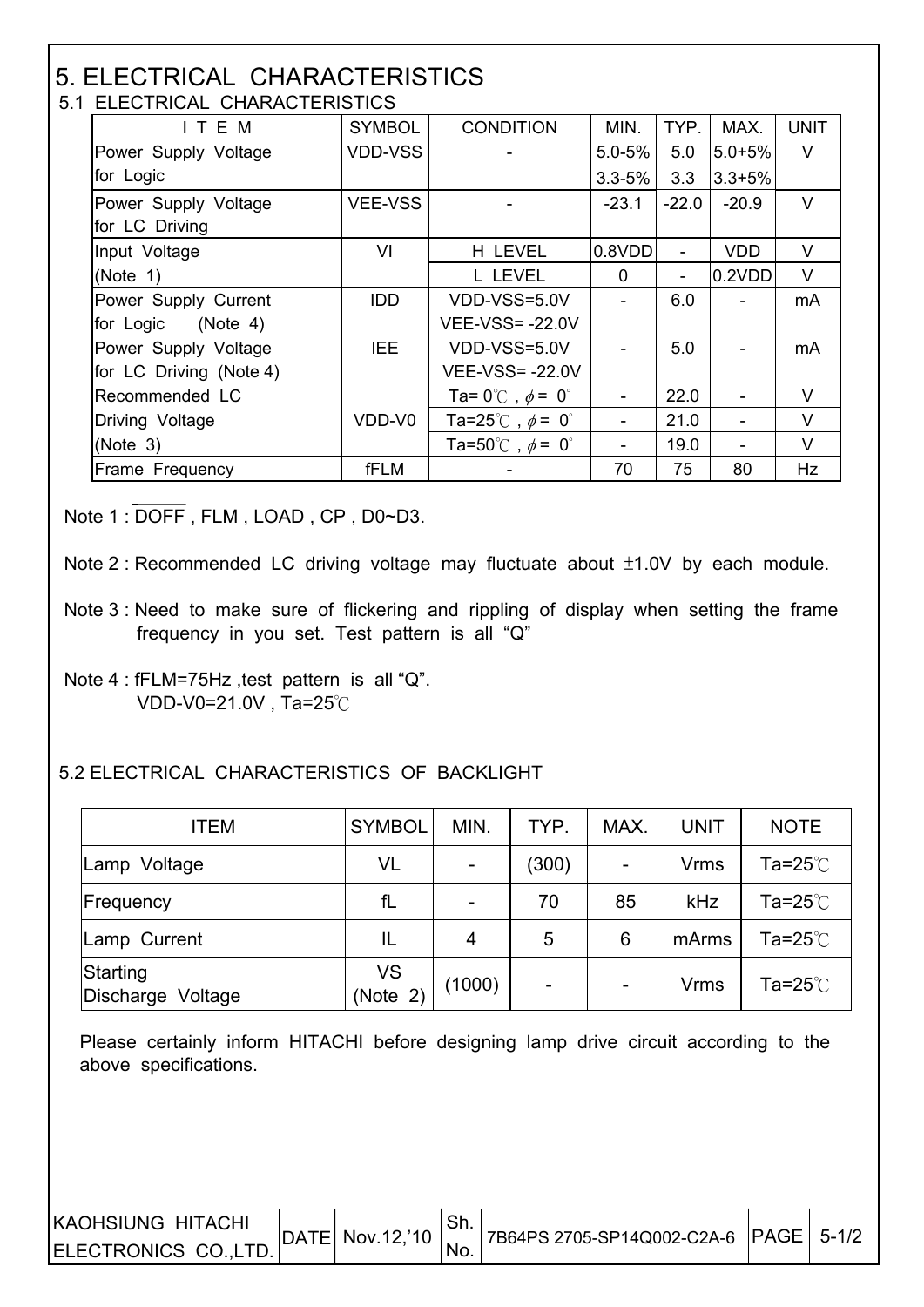- Note 1 : Please make sure that your inverter is designed to meet the above specifications.
- Note 2 : Starting discharge voltage is increased when lcm is operating at lower temperature please check the characteristics of your inverter before appling to your set.
- Note 3 : Average life time of CFL will be decreased when LCM is operating at lower temperature.

I

I

- Note 4 : Under lower driving frequency of an inverter , a certain backlight system (CFL & CFL reflection sheet) may generate a sound noise.
- Note 5 : When ICFL is used over 5.5ma , it may cause uneven contrast near CFL location , due to heat dispersion from CFL.

| IKAOHSIUNG HITACHI   | DATE  Nov.12,'10 |      | 17B64PS 2705-SP14Q002-C2A-6  PAGE   5-2/2 |  |
|----------------------|------------------|------|-------------------------------------------|--|
| ELECTRONICS CO.,LTD. |                  | 'No. |                                           |  |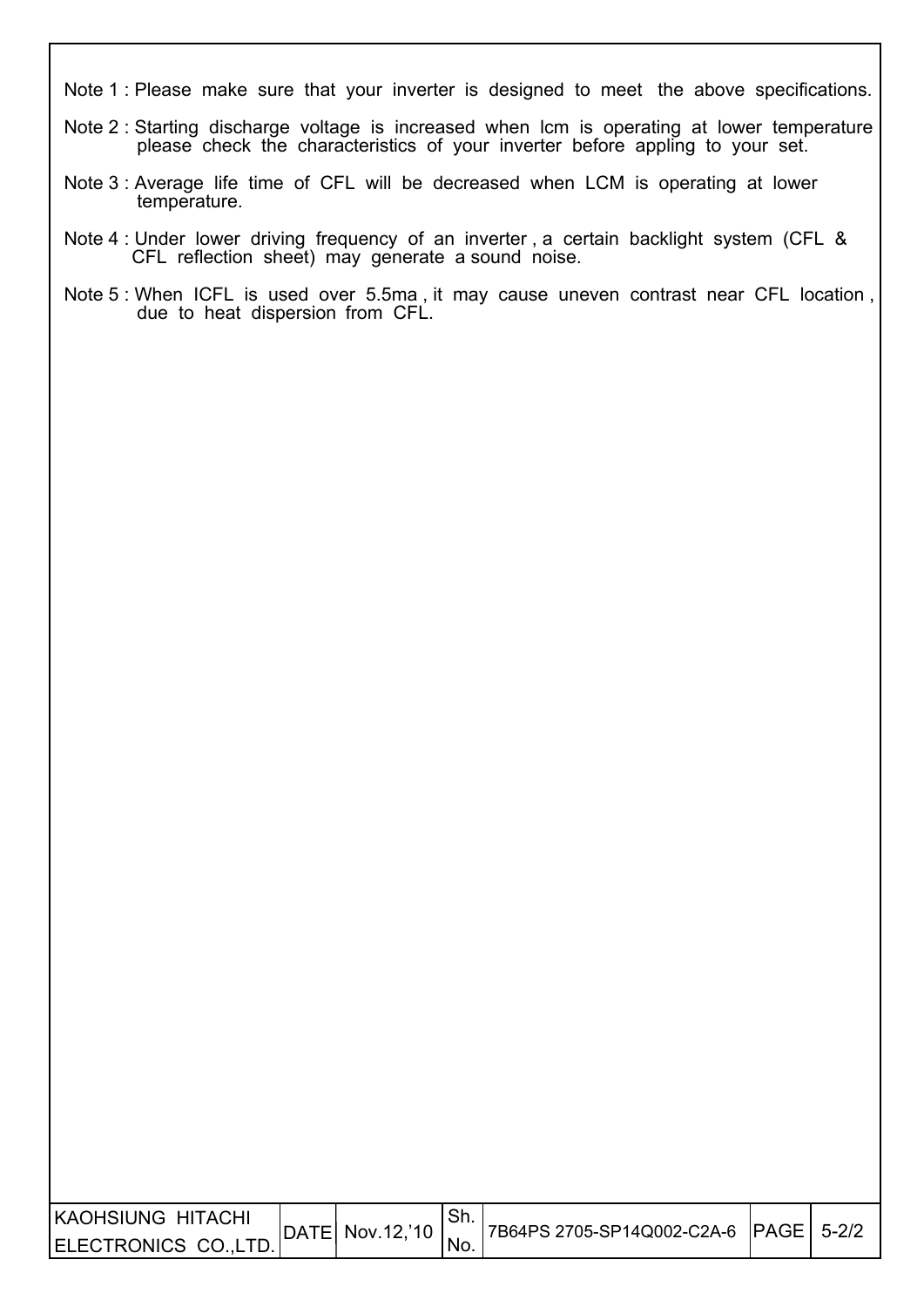

| 6.1 OPTICAL CHARACTERISTICS |                    |                                           |      |      |        | Ta=25 $\degree$ C (Backlight On) |             |
|-----------------------------|--------------------|-------------------------------------------|------|------|--------|----------------------------------|-------------|
| ITFM                        |                    | SYMBOL CONDITIONAL                        | MIN. | TYP. | IMAX.I | <b>UNIT</b>                      | <b>NOTE</b> |
| Viewing Area                | $\phi$ 2- $\phi$ 1 | $K \geq 2.0$                              |      | 40   |        | deg                              | 1,2         |
| Contrast Ratio              |                    | $\phi = 0^\circ, \theta = 0^\circ$        |      | 25   |        | $\overline{\phantom{0}}$         | 3           |
| Response Time (Rise)        |                    | $\phi = 0^{\circ}$ , $\theta = 0^{\circ}$ |      | 120  |        | ms                               | 4           |
| Response Time (Fall)        |                    | $\phi = 0^{\circ}$ , $\theta = 0^{\circ}$ |      | 150  |        | ms                               |             |

#### Note 1 : Definition of  $\theta$  and  $\phi$

(Normal) ħী  $y(\theta = 180^\circ)$ **X'**  $\vec{v}$  (  $\theta$  =0°) Viewing Direction





**State** 

90%

100%

Note 4 : Definition of optical response

Non-Selective

**Brightness** 

(Measure condition by HITACHI) Note 3 : Definition of contrast "K"





Selective

tr

**Rise** 

| <b>KAOHSIUNG HITACHI</b> | DATE  Nov.12,'10 | .ו וט | 7B64PS 2706-SP14Q002-C2A-6   PAGE   6-1/2 |  |
|--------------------------|------------------|-------|-------------------------------------------|--|
| ELECTRONICS CO.,LTD.     |                  | No.   |                                           |  |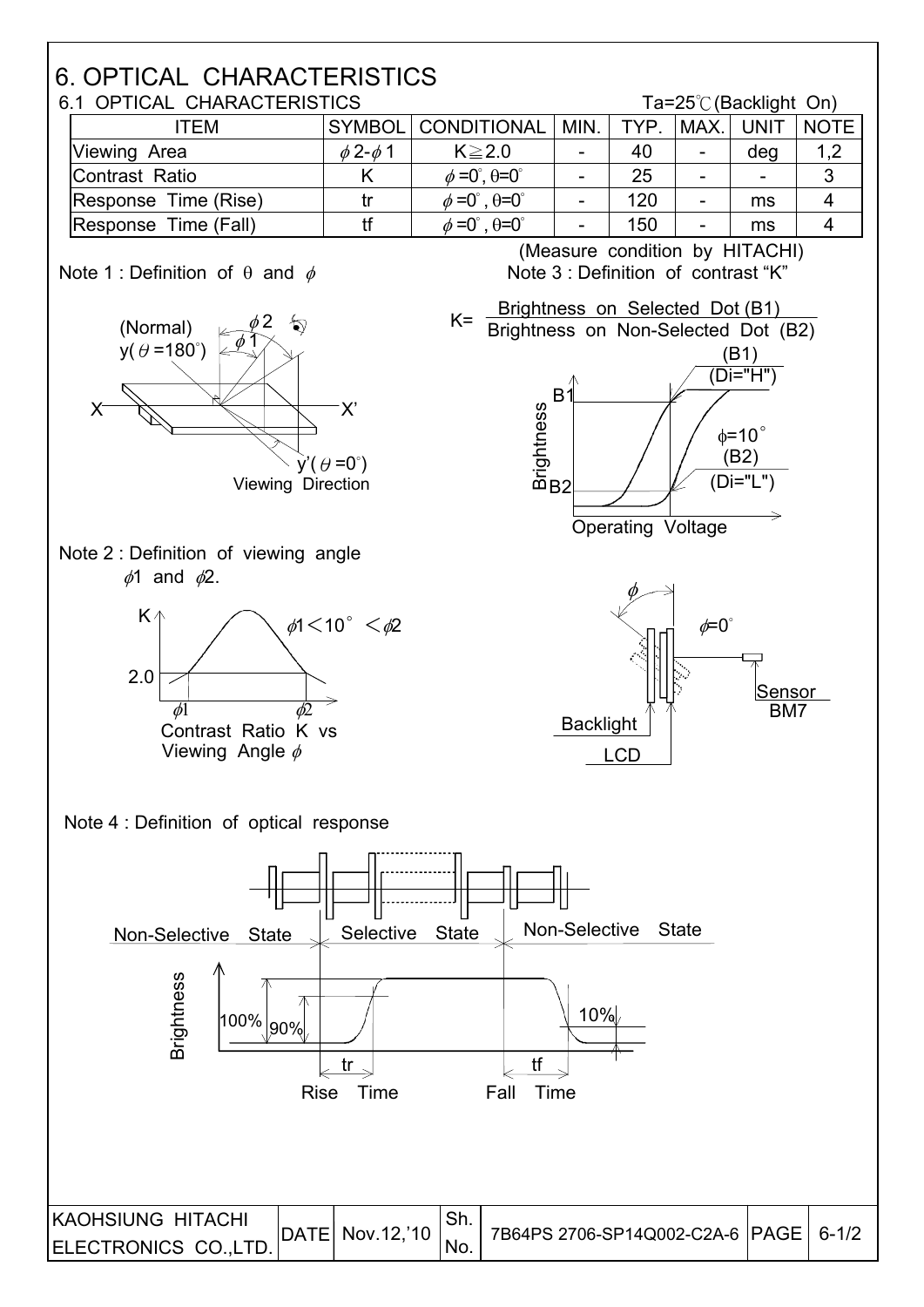#### 6.2 OPTICAL CHARACTERISTICS OF BACKLIGHT

| ITEM                         | MIN.            | TYP.                     | MAX. | <b>UNIT</b>       | <b>NOTE</b>    |
|------------------------------|-----------------|--------------------------|------|-------------------|----------------|
| <b>Brightness</b>            | $\overline{a}$  | 110                      |      | cd/m <sup>2</sup> | $IL = 5mA$     |
|                              |                 |                          |      |                   | (Note 1,2)     |
| Rise Time                    |                 | 5                        |      | <b>MINUTE</b>     | $IL = 5mA$     |
|                              |                 |                          |      |                   | Brightness 80% |
| <b>Brightness Uniformity</b> | $\qquad \qquad$ | $\overline{\phantom{0}}$ | ±30  | $\%$              | Undermentioned |
|                              |                 |                          |      |                   | (Note 1,3)     |

CFL : Initial, Ta=25°C, VDD-V0=21.0V Display data should be all "ON".

Note 1 : Measurement after 10 minutes of CFL operating.

Note 2 : Brightness control : 100%

Note 3 : Measure of the following 9 places on the display.

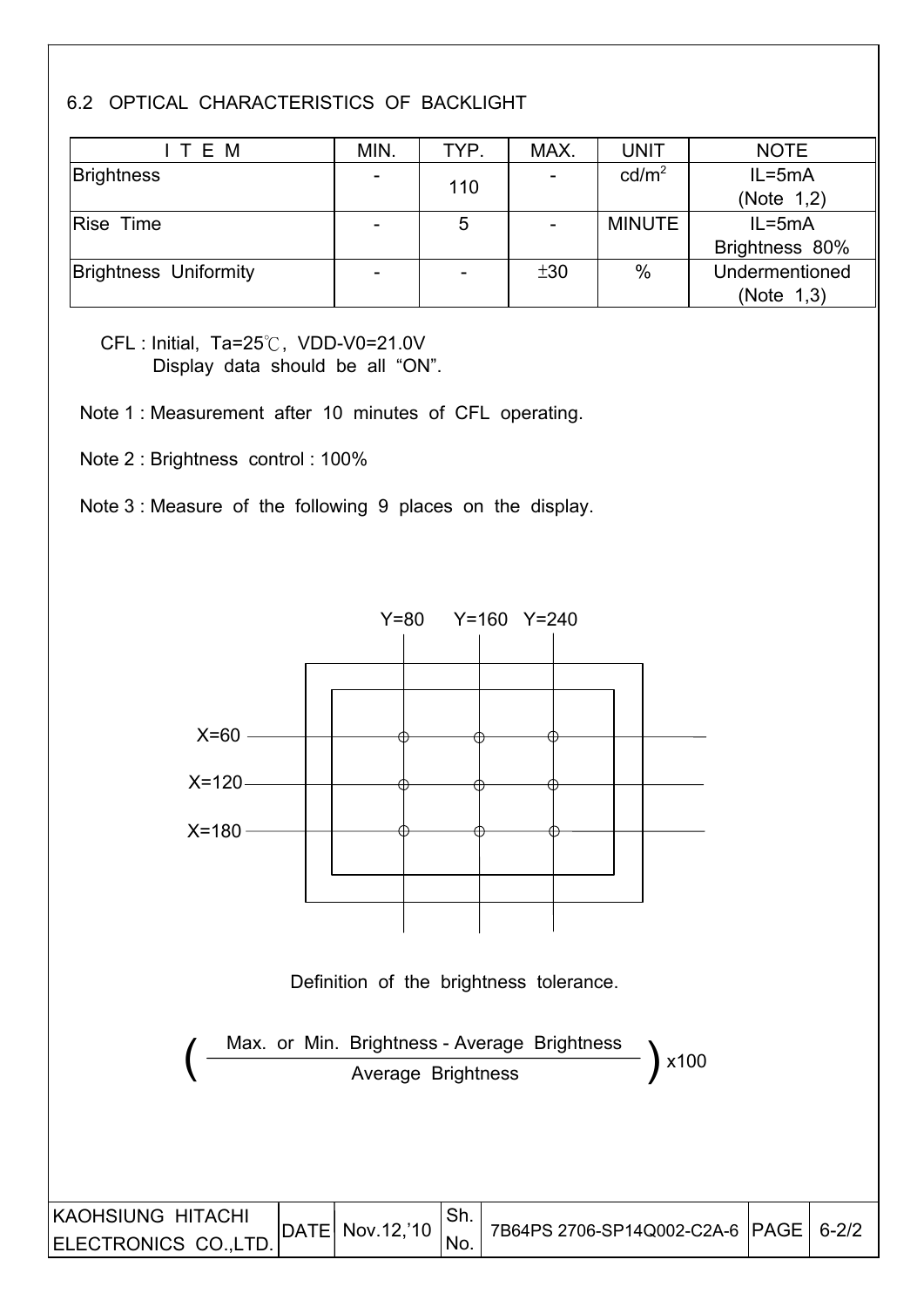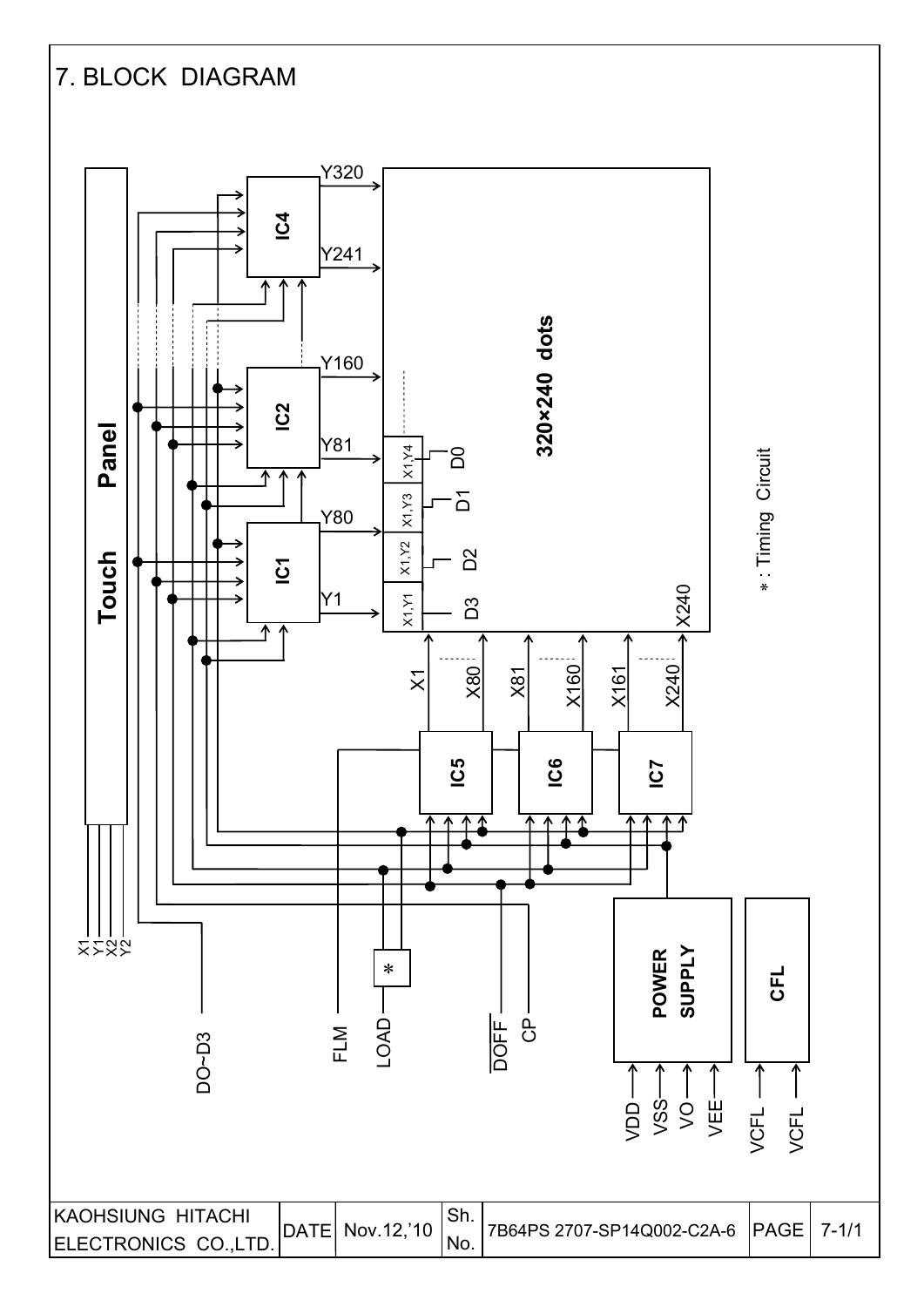# 8. INTERFACE TIMING CHART

8.1 INTERFACE TIMING CHART

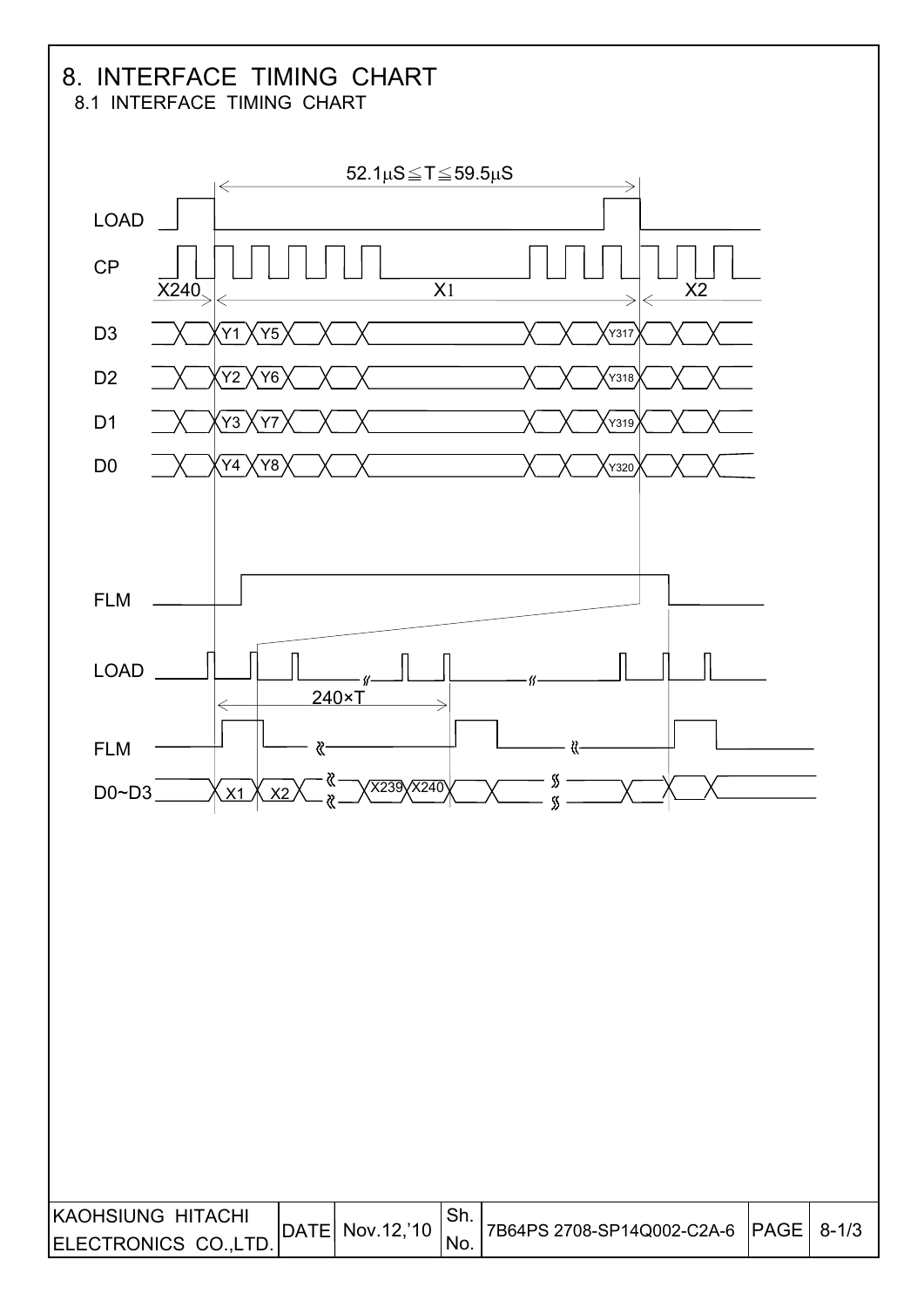#### 8.2 TIMING CHARACTERISTICS

#### 0°C≤Ta=50°C,VDD=5.0V±5%

| <b>ITEM</b>           | <b>SYMBOL</b> | MIN. | TYP.                     | MAX. | <b>UMIT</b> |
|-----------------------|---------------|------|--------------------------|------|-------------|
| Clock Frequency       | fCP           |      |                          | 6.5  | <b>MHz</b>  |
| Clock Pulse Width     | tW            | 45   |                          |      | ns          |
| Clock Rise, Fall Time | tr, tf        |      | -                        | 15   | ns          |
| Data Set Up Time      | tDSU          | 30   |                          |      | ns          |
| Data Hold Time        | tDHD          | 30   |                          |      | ns          |
| Load Set Up Time      | tLSU          | 80   | $\overline{\phantom{0}}$ |      | ns          |
| Load Clock Time       | tLC           | 120  |                          |      | ns          |
| "Frame" Set Up Time   | tSETUP        | 100  |                          |      | ns          |
| "Frame" Hold Time     | <b>tHOLD</b>  | 100  | -                        |      | ns          |
| "Load" Pulse Width    | tWC           | 125  |                          |      | ns          |

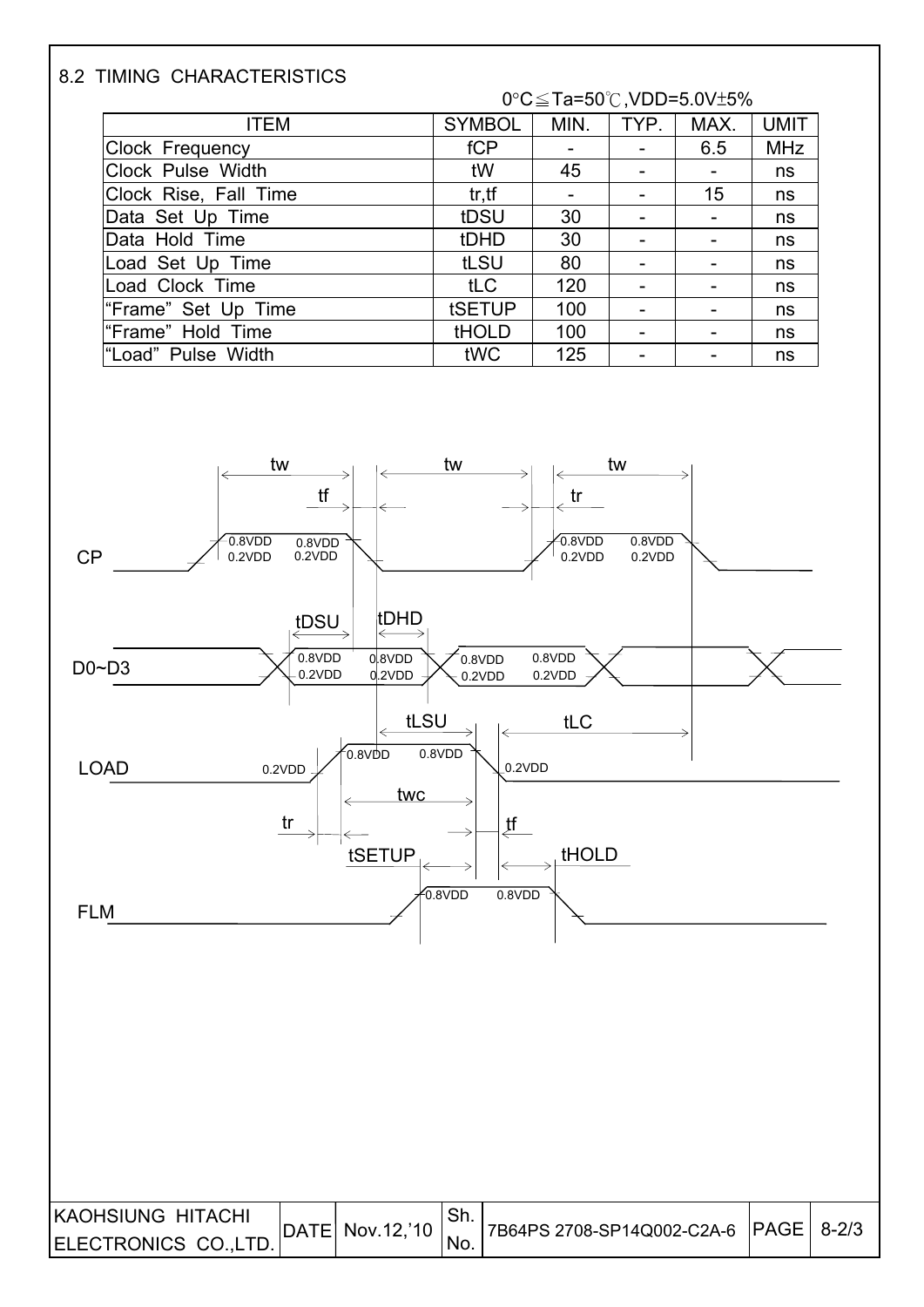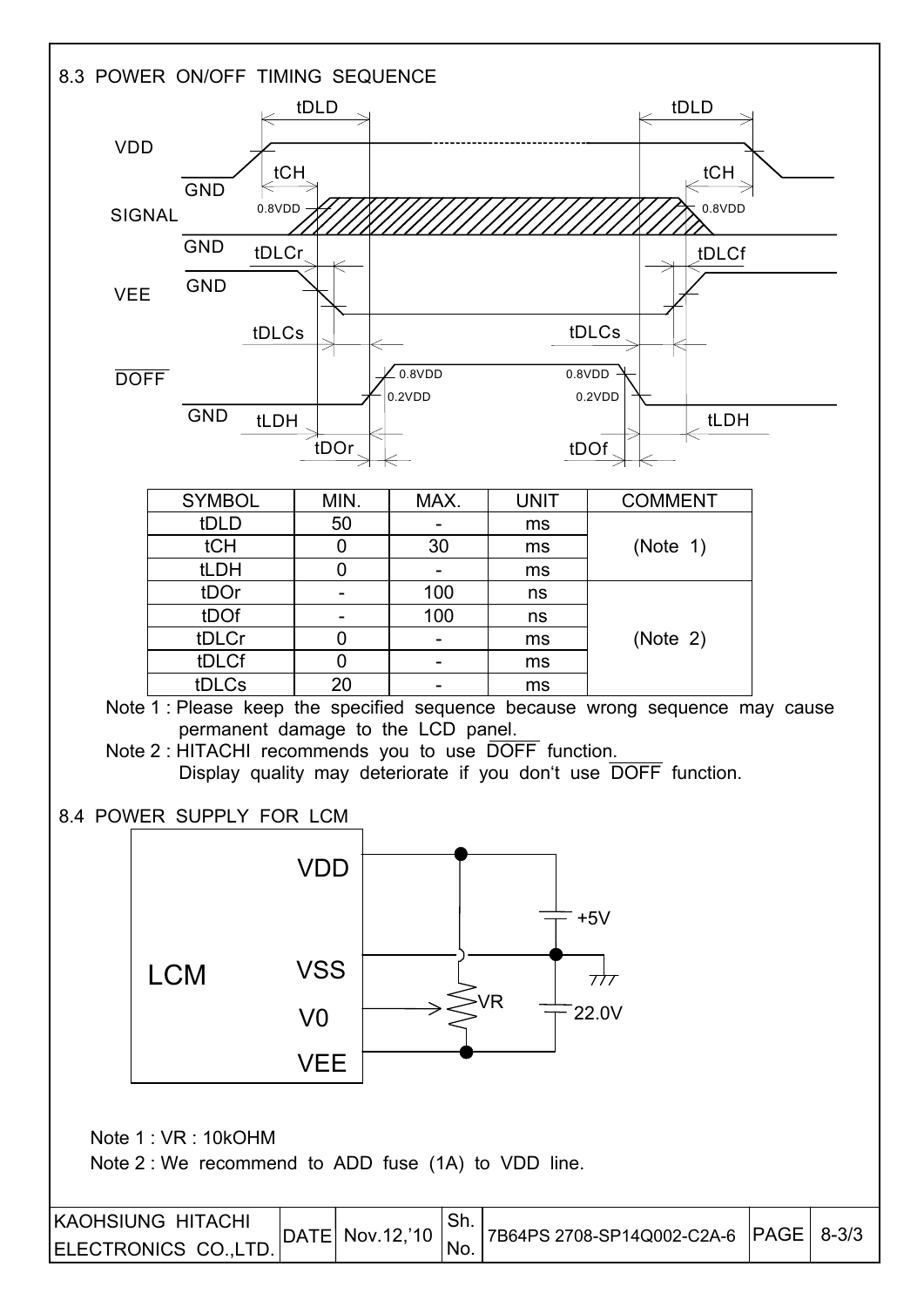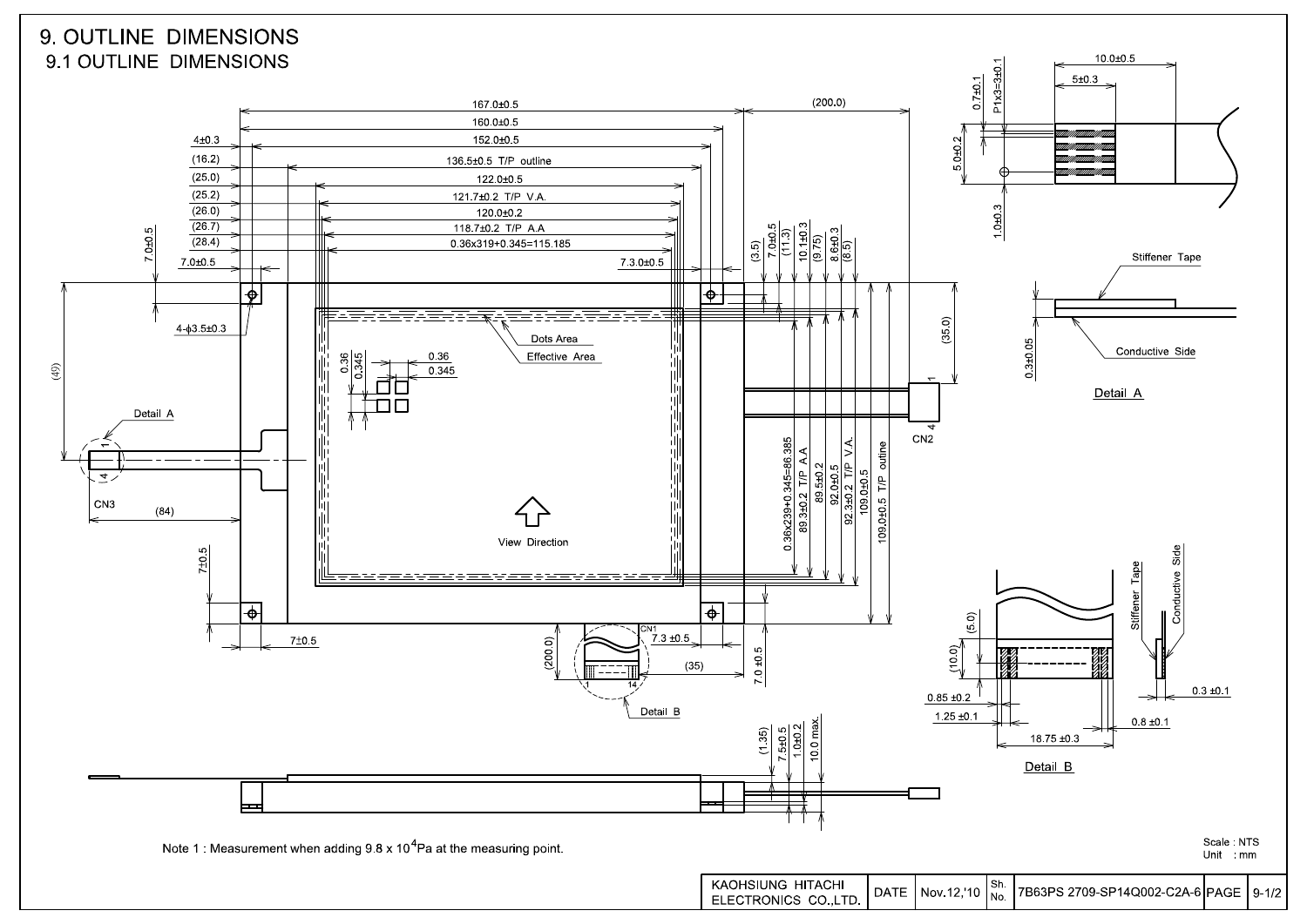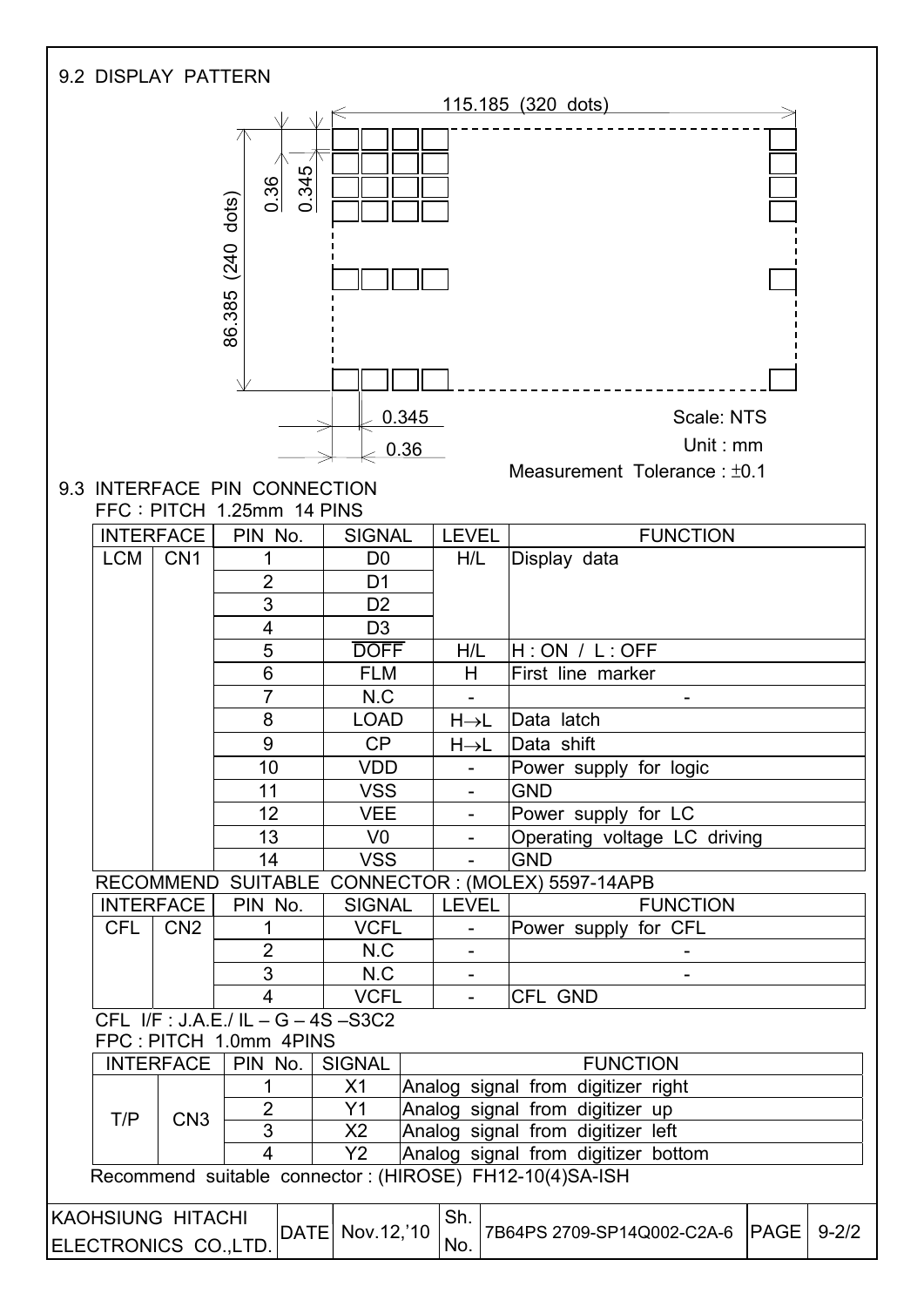## 10. APPEARANCE STANDARD

#### 10.1 APPEARANCE INSPECTION CONDITIONS (IN THE EFFECTIVE VIEWING AREA) VISUAL INSPECTION SHOULD BE UNDER THE FOLLOWING CONDITION.

- (1) In the dark room.
- (2) With CFL panel lighted with prescribed inverter circuit.
- (3) With eye to LCD distance is 25cm.
- (4) Viewing angle within 45 degrees from the perpendicular to the center LCD.



#### 10.2 DEFINITION OF EACH ZONE

- A zone : Within the viewing area specified at page 9-1/2 of this document.
- B zone : Area between the edge line of LCD glass and the viewing area line specified at page 9-1/2 of this document.

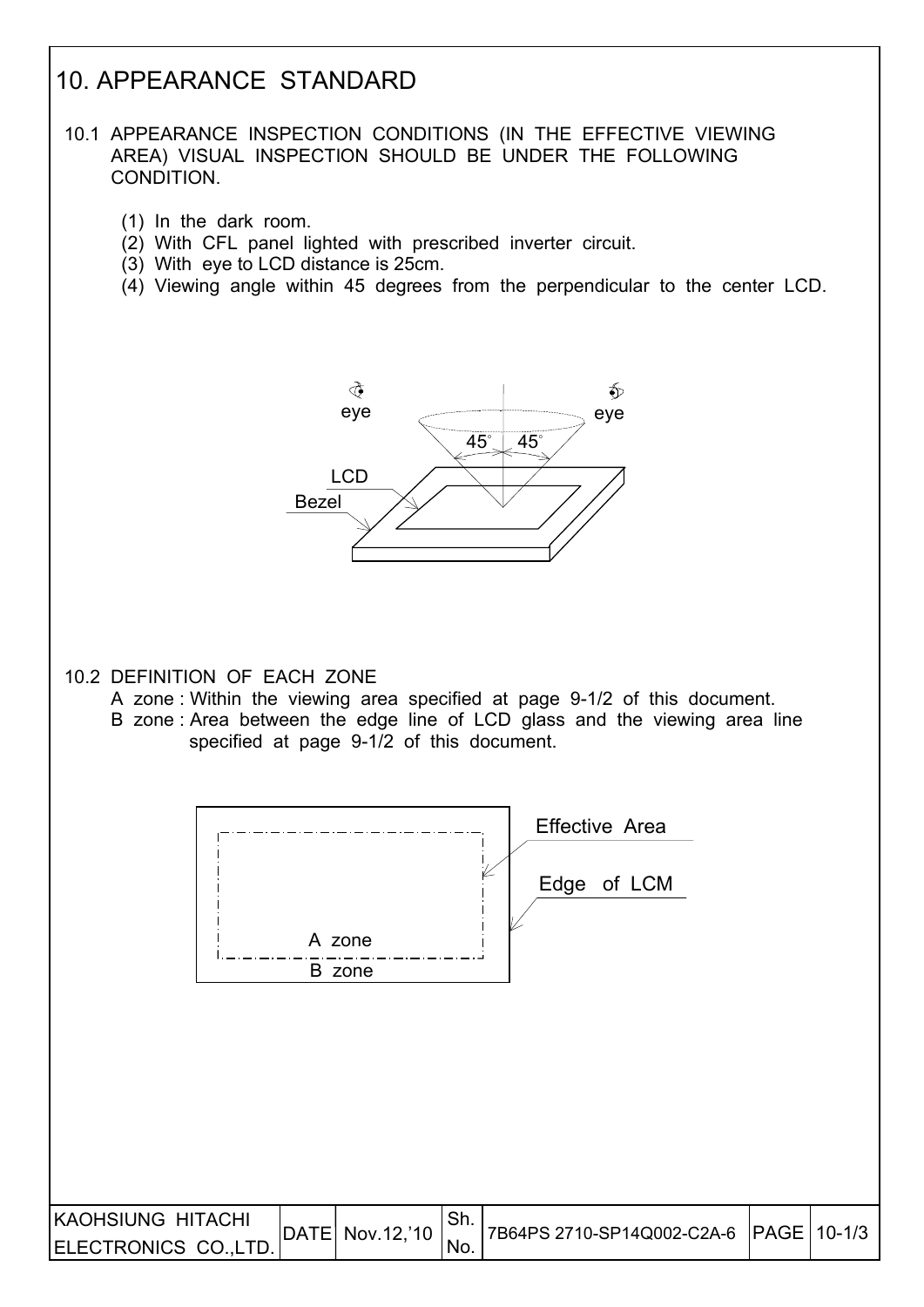#### 10.3 APPEARENCE SPECIFICATION

 $\overline{\phantom{a}}$ 

 \*) If a problem occurs in respect to any of these items , responsibles of both parties (customer and HITACHI) will discuss in more detail.

| <b>Scratches</b><br>Distinguished one is not acceptable<br>$\ast$<br>(To be judged by HITACHI limit sample)<br>Same as Above<br>Dent<br>$\ast$<br>Wrinkles in Polarizer<br>Same as Above<br>$\ast$<br>Maximum Number<br><b>Bubbles</b><br>Average Diameter<br>D(mm)<br>Acceptable<br>$D\!\leq\!0.2$<br>Ignore<br>12<br>$0.2 < D \le 0.3$<br>$\Omega$<br>3<br>$0.3 < D \le 0.5$<br>0.5 < D<br>None<br>Filamentous<br>Stains,<br>Width<br>Maximum Number<br>Foreign<br>Length<br>$\Omega$<br>Materials,<br>L(mm)<br>W/mm)<br>Acceptable<br>$W \le 0.03$<br>Dark Spot<br>$L \leq 2.0$<br>Ignore<br>$0.03\!<\!W\!\leq\!0.05$<br>$L \leq 3.0$<br>6<br>Judged by<br>$0.05\!<\!W$<br>L<br>"round" shape<br><b>ROUND</b><br>Minimum<br>Maximum Number<br>Average<br><b>Diameter</b><br>Acceptable<br><b>Size</b><br>$\mathsf{C}$<br>D(mm)<br>D < 0.2<br>Ignore<br>$\Omega$<br>$0.2 \leq D < 0.33$<br>8<br>10mm<br>None<br>$0.33 \leq D$<br>D<br>Filamentous + Round = 10<br>Total<br>Those wiped out easily are acceptable<br>$\Omega$<br>To be judged by HITACHI limit sample<br>Color Tone<br>$\overline{O}$<br>Color Uniformity<br>Same as Above<br>$\Omega$<br>Pinhole<br>Average Diameter<br>Maximum Number<br>D(mm)<br>Acceptable<br>Color Uniformity<br>$D \le 0.15$<br>Ignore<br>$0.15 < D \le 0.3$<br>10 <sup>°</sup><br>$D \leq 0.015$<br>Ignore<br>Minimum<br>Contrast<br>Contrast<br>Maximum<br>Average<br>$\Omega$<br><b>Diameter</b><br><b>Number</b><br><b>Size</b><br><b>Irregularity</b><br>Acceptable<br>(Spot)<br>D(mm)<br>To be<br>$D \leq 0.25$<br>Ignore<br>$0.25 < D \le 0.35$<br>judged by<br>10<br>20mm | No. | <b>ITEM</b> | <b>CRITERIA</b> |  |  |  |  |  |          |
|--------------------------------------------------------------------------------------------------------------------------------------------------------------------------------------------------------------------------------------------------------------------------------------------------------------------------------------------------------------------------------------------------------------------------------------------------------------------------------------------------------------------------------------------------------------------------------------------------------------------------------------------------------------------------------------------------------------------------------------------------------------------------------------------------------------------------------------------------------------------------------------------------------------------------------------------------------------------------------------------------------------------------------------------------------------------------------------------------------------------------------------------------------------------------------------------------------------------------------------------------------------------------------------------------------------------------------------------------------------------------------------------------------------------------------------------------------------------------------------------------------------------------------------------------------------------------------------------------------------------------|-----|-------------|-----------------|--|--|--|--|--|----------|
|                                                                                                                                                                                                                                                                                                                                                                                                                                                                                                                                                                                                                                                                                                                                                                                                                                                                                                                                                                                                                                                                                                                                                                                                                                                                                                                                                                                                                                                                                                                                                                                                                          |     |             |                 |  |  |  |  |  |          |
|                                                                                                                                                                                                                                                                                                                                                                                                                                                                                                                                                                                                                                                                                                                                                                                                                                                                                                                                                                                                                                                                                                                                                                                                                                                                                                                                                                                                                                                                                                                                                                                                                          |     |             |                 |  |  |  |  |  |          |
|                                                                                                                                                                                                                                                                                                                                                                                                                                                                                                                                                                                                                                                                                                                                                                                                                                                                                                                                                                                                                                                                                                                                                                                                                                                                                                                                                                                                                                                                                                                                                                                                                          |     |             |                 |  |  |  |  |  |          |
|                                                                                                                                                                                                                                                                                                                                                                                                                                                                                                                                                                                                                                                                                                                                                                                                                                                                                                                                                                                                                                                                                                                                                                                                                                                                                                                                                                                                                                                                                                                                                                                                                          |     |             |                 |  |  |  |  |  |          |
|                                                                                                                                                                                                                                                                                                                                                                                                                                                                                                                                                                                                                                                                                                                                                                                                                                                                                                                                                                                                                                                                                                                                                                                                                                                                                                                                                                                                                                                                                                                                                                                                                          |     |             |                 |  |  |  |  |  |          |
|                                                                                                                                                                                                                                                                                                                                                                                                                                                                                                                                                                                                                                                                                                                                                                                                                                                                                                                                                                                                                                                                                                                                                                                                                                                                                                                                                                                                                                                                                                                                                                                                                          |     |             |                 |  |  |  |  |  |          |
|                                                                                                                                                                                                                                                                                                                                                                                                                                                                                                                                                                                                                                                                                                                                                                                                                                                                                                                                                                                                                                                                                                                                                                                                                                                                                                                                                                                                                                                                                                                                                                                                                          |     |             |                 |  |  |  |  |  |          |
|                                                                                                                                                                                                                                                                                                                                                                                                                                                                                                                                                                                                                                                                                                                                                                                                                                                                                                                                                                                                                                                                                                                                                                                                                                                                                                                                                                                                                                                                                                                                                                                                                          |     |             |                 |  |  |  |  |  |          |
|                                                                                                                                                                                                                                                                                                                                                                                                                                                                                                                                                                                                                                                                                                                                                                                                                                                                                                                                                                                                                                                                                                                                                                                                                                                                                                                                                                                                                                                                                                                                                                                                                          |     |             |                 |  |  |  |  |  |          |
|                                                                                                                                                                                                                                                                                                                                                                                                                                                                                                                                                                                                                                                                                                                                                                                                                                                                                                                                                                                                                                                                                                                                                                                                                                                                                                                                                                                                                                                                                                                                                                                                                          |     |             |                 |  |  |  |  |  |          |
|                                                                                                                                                                                                                                                                                                                                                                                                                                                                                                                                                                                                                                                                                                                                                                                                                                                                                                                                                                                                                                                                                                                                                                                                                                                                                                                                                                                                                                                                                                                                                                                                                          |     |             |                 |  |  |  |  |  |          |
|                                                                                                                                                                                                                                                                                                                                                                                                                                                                                                                                                                                                                                                                                                                                                                                                                                                                                                                                                                                                                                                                                                                                                                                                                                                                                                                                                                                                                                                                                                                                                                                                                          |     |             |                 |  |  |  |  |  |          |
|                                                                                                                                                                                                                                                                                                                                                                                                                                                                                                                                                                                                                                                                                                                                                                                                                                                                                                                                                                                                                                                                                                                                                                                                                                                                                                                                                                                                                                                                                                                                                                                                                          |     |             |                 |  |  |  |  |  |          |
|                                                                                                                                                                                                                                                                                                                                                                                                                                                                                                                                                                                                                                                                                                                                                                                                                                                                                                                                                                                                                                                                                                                                                                                                                                                                                                                                                                                                                                                                                                                                                                                                                          |     |             |                 |  |  |  |  |  |          |
|                                                                                                                                                                                                                                                                                                                                                                                                                                                                                                                                                                                                                                                                                                                                                                                                                                                                                                                                                                                                                                                                                                                                                                                                                                                                                                                                                                                                                                                                                                                                                                                                                          |     |             |                 |  |  |  |  |  |          |
|                                                                                                                                                                                                                                                                                                                                                                                                                                                                                                                                                                                                                                                                                                                                                                                                                                                                                                                                                                                                                                                                                                                                                                                                                                                                                                                                                                                                                                                                                                                                                                                                                          |     |             |                 |  |  |  |  |  |          |
|                                                                                                                                                                                                                                                                                                                                                                                                                                                                                                                                                                                                                                                                                                                                                                                                                                                                                                                                                                                                                                                                                                                                                                                                                                                                                                                                                                                                                                                                                                                                                                                                                          |     |             |                 |  |  |  |  |  |          |
|                                                                                                                                                                                                                                                                                                                                                                                                                                                                                                                                                                                                                                                                                                                                                                                                                                                                                                                                                                                                                                                                                                                                                                                                                                                                                                                                                                                                                                                                                                                                                                                                                          |     |             |                 |  |  |  |  |  |          |
|                                                                                                                                                                                                                                                                                                                                                                                                                                                                                                                                                                                                                                                                                                                                                                                                                                                                                                                                                                                                                                                                                                                                                                                                                                                                                                                                                                                                                                                                                                                                                                                                                          |     |             |                 |  |  |  |  |  |          |
|                                                                                                                                                                                                                                                                                                                                                                                                                                                                                                                                                                                                                                                                                                                                                                                                                                                                                                                                                                                                                                                                                                                                                                                                                                                                                                                                                                                                                                                                                                                                                                                                                          |     |             |                 |  |  |  |  |  |          |
|                                                                                                                                                                                                                                                                                                                                                                                                                                                                                                                                                                                                                                                                                                                                                                                                                                                                                                                                                                                                                                                                                                                                                                                                                                                                                                                                                                                                                                                                                                                                                                                                                          |     |             |                 |  |  |  |  |  |          |
|                                                                                                                                                                                                                                                                                                                                                                                                                                                                                                                                                                                                                                                                                                                                                                                                                                                                                                                                                                                                                                                                                                                                                                                                                                                                                                                                                                                                                                                                                                                                                                                                                          |     |             |                 |  |  |  |  |  |          |
|                                                                                                                                                                                                                                                                                                                                                                                                                                                                                                                                                                                                                                                                                                                                                                                                                                                                                                                                                                                                                                                                                                                                                                                                                                                                                                                                                                                                                                                                                                                                                                                                                          |     |             |                 |  |  |  |  |  |          |
|                                                                                                                                                                                                                                                                                                                                                                                                                                                                                                                                                                                                                                                                                                                                                                                                                                                                                                                                                                                                                                                                                                                                                                                                                                                                                                                                                                                                                                                                                                                                                                                                                          |     |             |                 |  |  |  |  |  |          |
|                                                                                                                                                                                                                                                                                                                                                                                                                                                                                                                                                                                                                                                                                                                                                                                                                                                                                                                                                                                                                                                                                                                                                                                                                                                                                                                                                                                                                                                                                                                                                                                                                          |     |             |                 |  |  |  |  |  |          |
|                                                                                                                                                                                                                                                                                                                                                                                                                                                                                                                                                                                                                                                                                                                                                                                                                                                                                                                                                                                                                                                                                                                                                                                                                                                                                                                                                                                                                                                                                                                                                                                                                          |     |             |                 |  |  |  |  |  | $\Omega$ |
|                                                                                                                                                                                                                                                                                                                                                                                                                                                                                                                                                                                                                                                                                                                                                                                                                                                                                                                                                                                                                                                                                                                                                                                                                                                                                                                                                                                                                                                                                                                                                                                                                          |     |             |                 |  |  |  |  |  |          |
|                                                                                                                                                                                                                                                                                                                                                                                                                                                                                                                                                                                                                                                                                                                                                                                                                                                                                                                                                                                                                                                                                                                                                                                                                                                                                                                                                                                                                                                                                                                                                                                                                          |     |             |                 |  |  |  |  |  |          |
|                                                                                                                                                                                                                                                                                                                                                                                                                                                                                                                                                                                                                                                                                                                                                                                                                                                                                                                                                                                                                                                                                                                                                                                                                                                                                                                                                                                                                                                                                                                                                                                                                          |     |             |                 |  |  |  |  |  |          |
|                                                                                                                                                                                                                                                                                                                                                                                                                                                                                                                                                                                                                                                                                                                                                                                                                                                                                                                                                                                                                                                                                                                                                                                                                                                                                                                                                                                                                                                                                                                                                                                                                          |     |             |                 |  |  |  |  |  |          |
|                                                                                                                                                                                                                                                                                                                                                                                                                                                                                                                                                                                                                                                                                                                                                                                                                                                                                                                                                                                                                                                                                                                                                                                                                                                                                                                                                                                                                                                                                                                                                                                                                          |     |             |                 |  |  |  |  |  |          |
|                                                                                                                                                                                                                                                                                                                                                                                                                                                                                                                                                                                                                                                                                                                                                                                                                                                                                                                                                                                                                                                                                                                                                                                                                                                                                                                                                                                                                                                                                                                                                                                                                          |     |             |                 |  |  |  |  |  |          |
|                                                                                                                                                                                                                                                                                                                                                                                                                                                                                                                                                                                                                                                                                                                                                                                                                                                                                                                                                                                                                                                                                                                                                                                                                                                                                                                                                                                                                                                                                                                                                                                                                          |     |             |                 |  |  |  |  |  |          |
|                                                                                                                                                                                                                                                                                                                                                                                                                                                                                                                                                                                                                                                                                                                                                                                                                                                                                                                                                                                                                                                                                                                                                                                                                                                                                                                                                                                                                                                                                                                                                                                                                          |     |             |                 |  |  |  |  |  |          |
|                                                                                                                                                                                                                                                                                                                                                                                                                                                                                                                                                                                                                                                                                                                                                                                                                                                                                                                                                                                                                                                                                                                                                                                                                                                                                                                                                                                                                                                                                                                                                                                                                          |     |             |                 |  |  |  |  |  |          |
|                                                                                                                                                                                                                                                                                                                                                                                                                                                                                                                                                                                                                                                                                                                                                                                                                                                                                                                                                                                                                                                                                                                                                                                                                                                                                                                                                                                                                                                                                                                                                                                                                          |     |             |                 |  |  |  |  |  |          |
|                                                                                                                                                                                                                                                                                                                                                                                                                                                                                                                                                                                                                                                                                                                                                                                                                                                                                                                                                                                                                                                                                                                                                                                                                                                                                                                                                                                                                                                                                                                                                                                                                          |     |             |                 |  |  |  |  |  |          |
|                                                                                                                                                                                                                                                                                                                                                                                                                                                                                                                                                                                                                                                                                                                                                                                                                                                                                                                                                                                                                                                                                                                                                                                                                                                                                                                                                                                                                                                                                                                                                                                                                          |     |             |                 |  |  |  |  |  |          |
| $\overline{4}$<br>$0.35\!<\!D\!\leq\!0.5$<br><b>HITACHI</b><br>20mm                                                                                                                                                                                                                                                                                                                                                                                                                                                                                                                                                                                                                                                                                                                                                                                                                                                                                                                                                                                                                                                                                                                                                                                                                                                                                                                                                                                                                                                                                                                                                      |     |             |                 |  |  |  |  |  |          |
| 0.5 < D<br>None                                                                                                                                                                                                                                                                                                                                                                                                                                                                                                                                                                                                                                                                                                                                                                                                                                                                                                                                                                                                                                                                                                                                                                                                                                                                                                                                                                                                                                                                                                                                                                                                          |     |             |                 |  |  |  |  |  |          |

| <b>KAOHSIUNG HITACHI</b> |                  | <sup>⊥</sup> Sh. | 7B64PS 2710-SP14Q002-C2A-6   PAGE   10-2/3 |  |
|--------------------------|------------------|------------------|--------------------------------------------|--|
| ELECTRONICS CO.,LTD.     | DATE  Nov.12,'10 | 'No.             |                                            |  |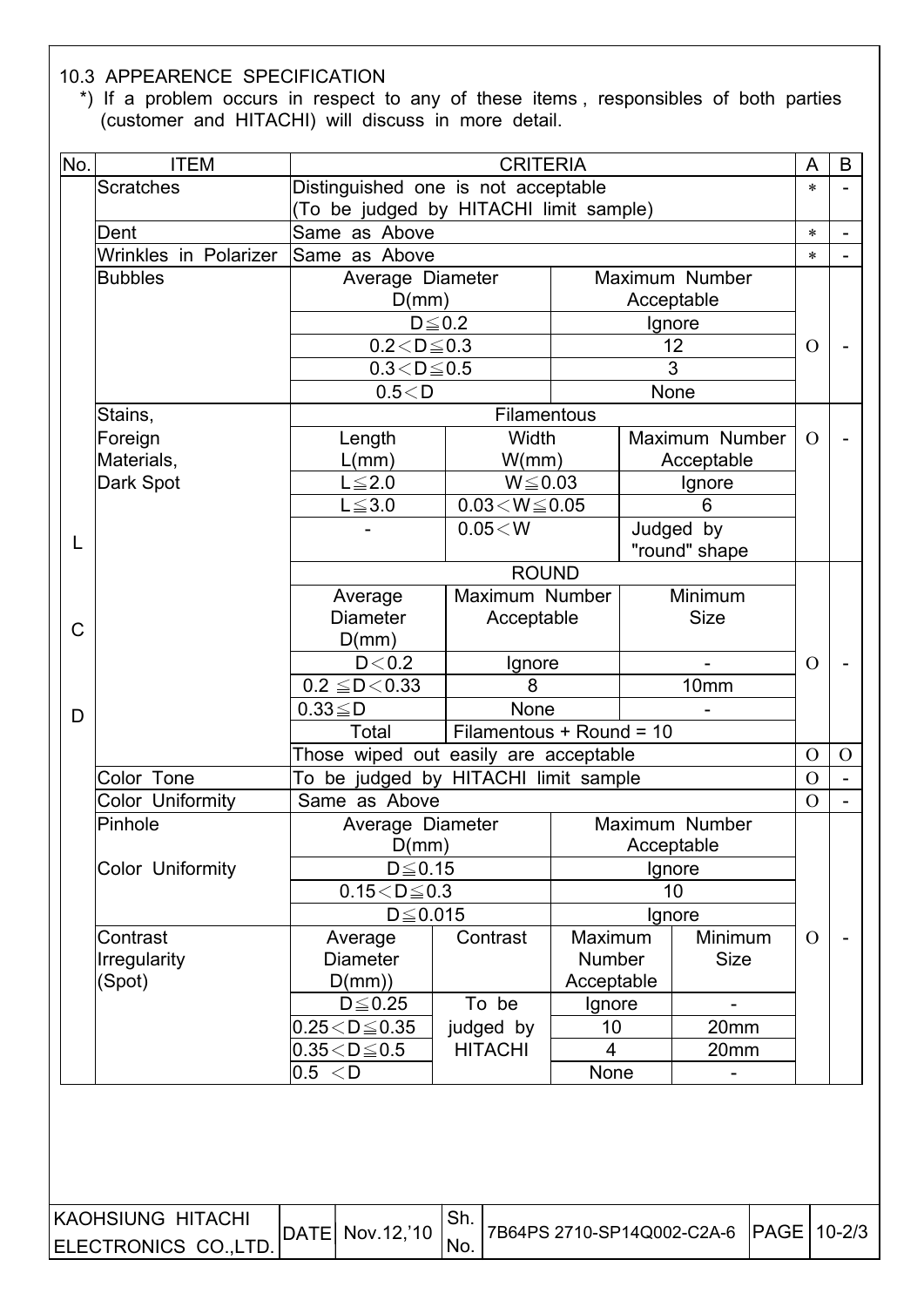| No. | ITEM                     |                        |                               | <b>CRITERIA</b> |                  | A        | B |
|-----|--------------------------|------------------------|-------------------------------|-----------------|------------------|----------|---|
|     | lContrast                | Width                  | Length                        | Maximum         | Minimum          |          |   |
|     | Irregularity             | D(mm)                  | L/mm)                         | <b>Number</b>   | <b>Size</b>      |          |   |
|     | (Line)                   |                        |                               | Acceptable      |                  |          |   |
|     | (Filamentous)            | $W \le 0.25$           | $L \leq 1.2$                  | 2               | 20mm             |          |   |
| C   |                          | $W \le 0.2$            | $L \leq 1.5$                  | 3               | 20mm             | $\Omega$ | ۰ |
| D   |                          | $W \le 0.15$           | $L \leq 2.0$                  | 3               | 20mm             |          |   |
|     |                          | $W \le 0.1$            | $L \leq 3.0$                  | 4               | 20 <sub>mm</sub> |          |   |
|     |                          |                        | Total                         |                 | 6                |          |   |
|     | Rubbing Scratch          | To                     | be judged by HITACHI standard | $\Omega$        | -                |          |   |
|     |                          |                        |                               |                 |                  |          |   |
| No. | <b>ITEM</b>              |                        | <b>CRITERIA</b>               |                 |                  |          |   |
| C   | Dark Spots, White Spots  | $D \leq 0.4$<br>Ignore |                               |                 |                  |          |   |
| F   | Foreign Materials (Spot) |                        | D > 0.4                       | None            |                  |          |   |

Foreign Materials (Line) WЉ0.2 LЇ2.5 None

L

B / L

**Scratches** 

 $W \leq 0.2$   $L < 2.5$   $\leq 1$ 

 $0.1 < W \leq 0.2$  L $\leq 11.0$   $\leq 1$  $0.1 < W \le 0.2$  L  $\ge 11.0$  None

 $W > 0.2$  None  $W \leq 0.1$  Ignore

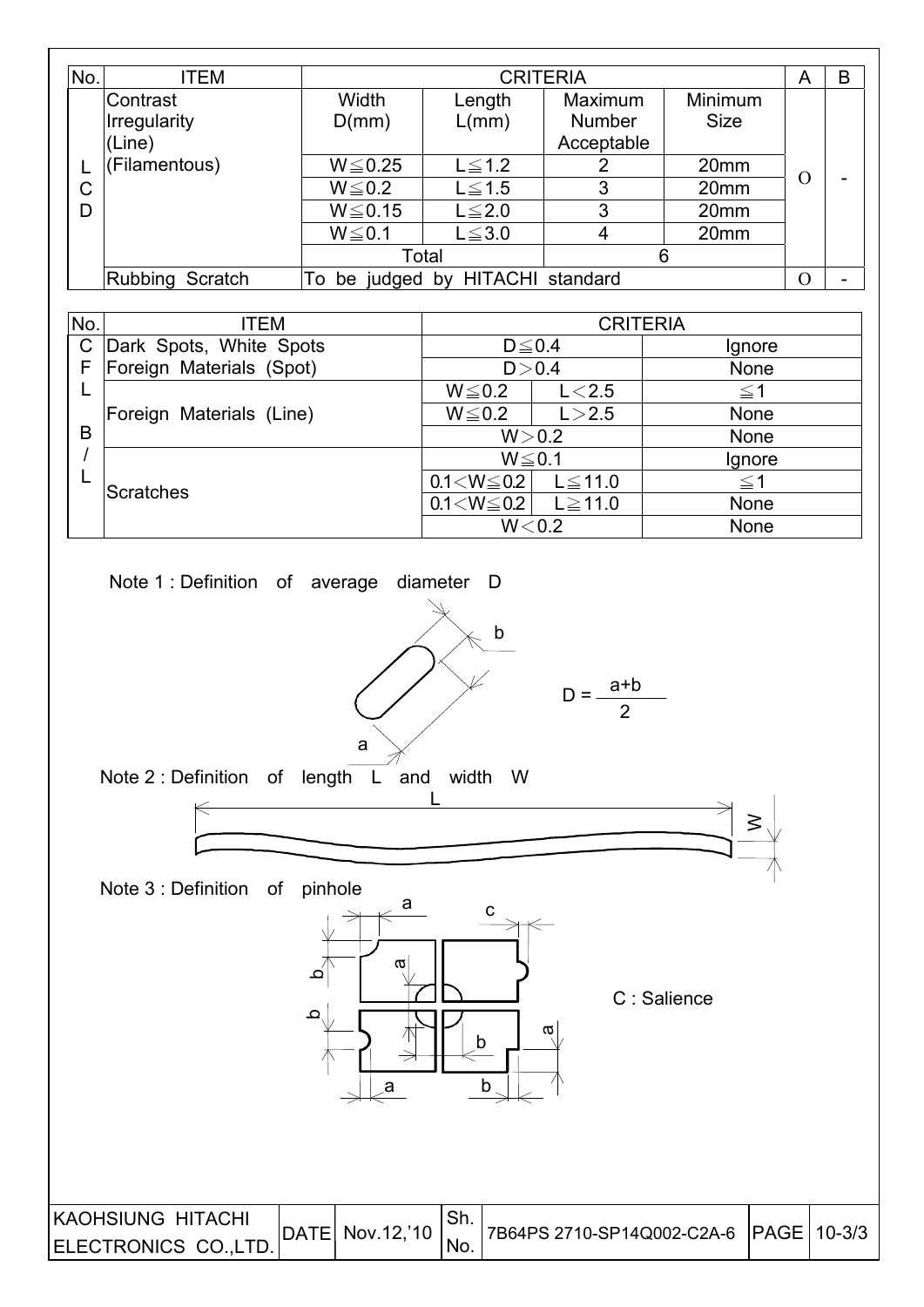## 11. PRECAUTION IN DESIGN

- 11.1 LC driving voltage (VEE) and viewing angle range. Setting VEE out of the recommended condition will be a cause for a change of viewing angle range.
- 11.2 CAUTION AGAINST STATIC CHARGE

 As this module is provided with C-MOS LSI, the care to take such a precaution as grounding the operator's body is required when handling it.

11.3 POWER ON SEQUENCE

 Input signals should not be applied to LCD module before power supply voltage is applied and reaches to specified voltage  $(5V±0.5\%)$ .

 If above sequence is not kept, C-MOS LSIs of LCD modules may be damaged due to latch up problem.

#### 11.4 PACKAGING

I

- (1) No. Leaving product is preferable in the place of high humidity for a long period of time. For their storage in the place where temperature is 35 degree c or higher, special care to prevent them from high humidity is required. A combination of high temperature and high humidity may cause them polarization degradation as well as bubble generation and polarizer peel-off. Please keep the temperature and humidity within the specified range for use and storage.
- (2) Since upper/bottom polarizers tend to be easily damaged, they should be handled full with care so as not to get them touched, pushed or rubbed.
- (3) As the adhesives used for adhering upper/bottom polerizers are made of organic substances which will be deteriorated by a chemical reaction with such chemicals as acetone, toluene, ethanol and isopropyl alcohol. The following solvents are recommended for use: normal hexane

Please contact us when it is necessary for you to use chemicals.

- (4) Lightly wipe to clean the dirty surface with absorbent cotton waste or other soft material like chamois , soaked in the chemicals recommended without scrubbing it hardly. To prevent the display surface from damage and keep the appearance in good state, it is sufficient, in general, to wipe it with absorbent cotton.
- (5) Immediately wipe off saliva or water drop attached on the display area because its long period adherence may cause deformation or faded color on the spot.
- (6) Fogy dew deposited on the surface and contact terminals due to coldness will be caused for polarizer damage, stain and dirt on product. When necessary to take out the products form some place at low temperature for test, etc. It is required for them to be warmed up in a container once at the temperature higher than that of room.
- (7) Touching the display area and contact terminals with bare hands and contaminating them are prohibited, because the stain on the display area and poor insulation between terminals are often caused by being touched by bare hands. (There are some cosmetics detrimental to polarizers.)

| IKAOHSIUNG HITACHI                 |                               |                                        |  |
|------------------------------------|-------------------------------|----------------------------------------|--|
| ELECTRONICS CO.,LTD.  <sup> </sup> | $ $ DATE $ $ Nov.12, 10 $ $ . | 7B64PS 2711-SP14Q002-C2A-6 PAGE 11-1/2 |  |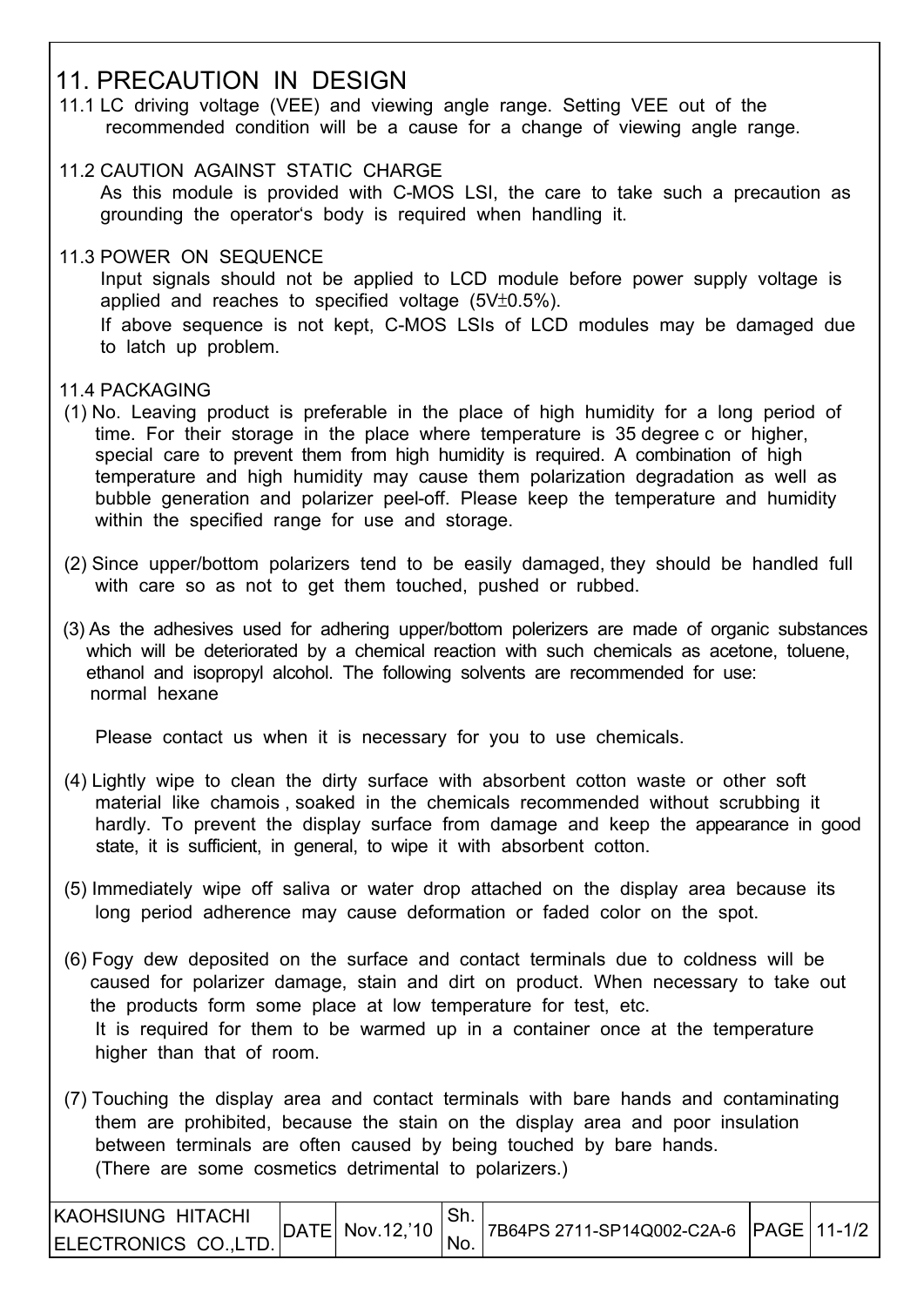(8) In general the quality of glass is fragile so that it tends to be cracked or chipped in handling, specially on its periphery. Be careful not to give it sharp shock caused by dropping down, etc.

#### 11.5 CAUTION FOR OPAERATION

- (1) It is an indispensable condition to drive LCDs within the specified voltage limit since the higher voltage than the limit causes the shorter LCD life. An electrochemical reaction Due to direct current causes LCDs undesirable deterioration, so that the use of direct current driver should be avoided.
- (2) Response time will be extremely delayed at lower temperature than the operating temperature range and on the other hand at higher temperature LCDs show dark bull color in them. However those phenomena do not mean malfunction or out of order with LCDs which will come back in the specified operating temperature range.
- (3) If the display area is pushed hard during operation, some font will be abnormally displayed but it resumes normal condition after turning off once.
- (4) A slight dew depositing on terminals is a cause for electrochemical reaction resulting in terminal open circuit. Usage under the relative condition of 40 degree C 50%RH or less is required.

#### 11.6 STORAGE

 In case of storing for a long period of time (for instance, for years) for the purpose of replacement use , the following ways area recommended.

- (1) Storage in a polyethylene bag with the opening sealed so as not to enter fresh air outside in it , and with no desiccant.
- (2) Placing in a dark place where neither exposure to direct sunlight nor light is , keeping temperature in the range from 0  $\degree$ C to 35  $\degree$ C.
- (3) Storage with no touch on polarizer surface by anything else. (It is recommended to store them as they have been contained in the inner container at the time of delivery from us.)

#### 11.7 SAFETY

I

- (1) It is recommendable to crash damaged or unnecessary LCDs into pieces and wash off liquid crystal by either of solvents such as acetone and ethanol , which should be burned up later.
- (2) When any liquid leaked out of a damaged glass cell comes in contact with your hands , please wash it off well with soap and water.

| <b>KAOHSIUNG HITACHI</b> |                           |      |                                        |  |
|--------------------------|---------------------------|------|----------------------------------------|--|
| ELECTRONICS CO.,LTD.     | $ DATE $ Nov.12, 10 $ $ , | 'No. | 7B64PS 2711-SP14Q002-C2A-6 PAGE 11-2/2 |  |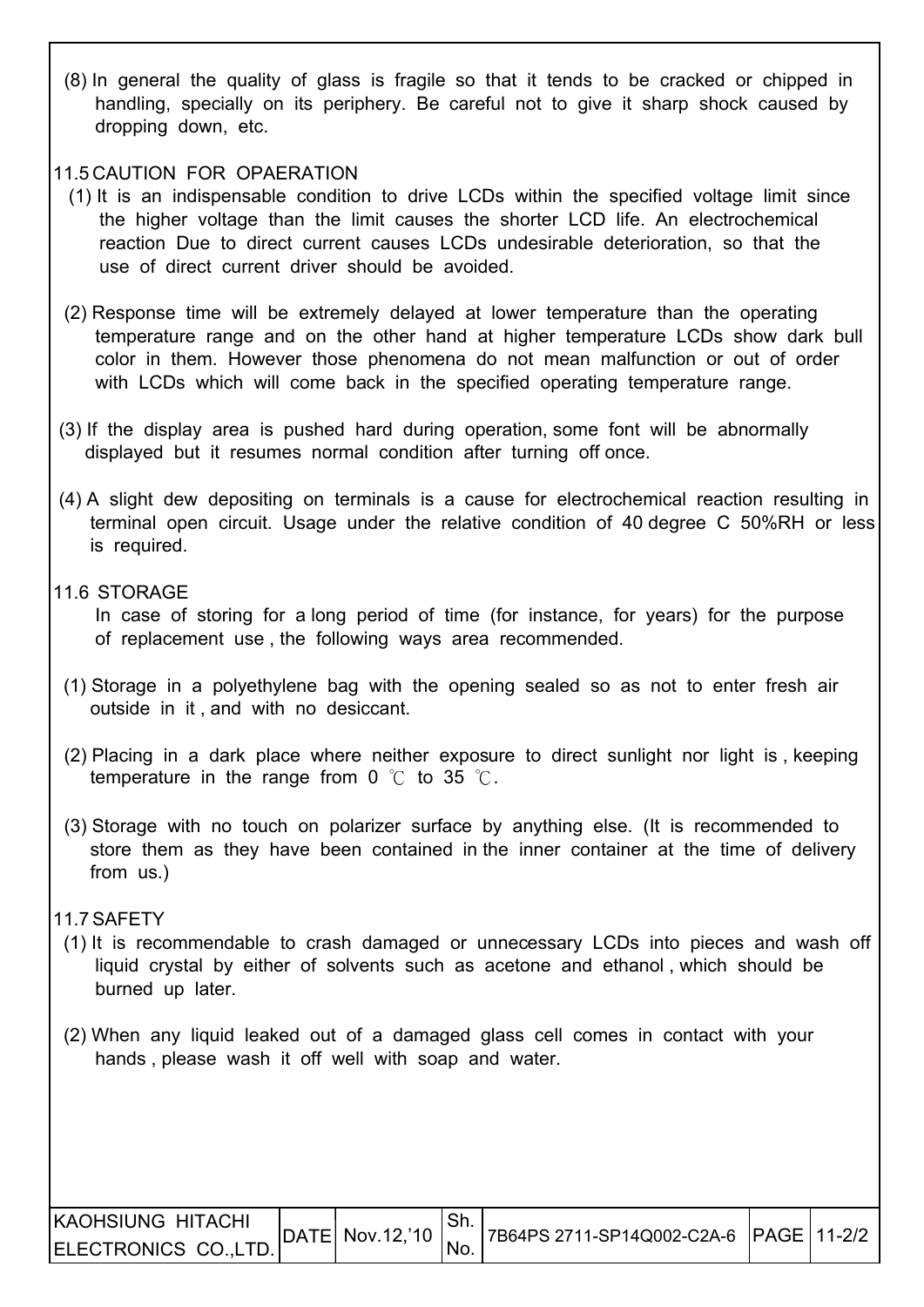

| Month | Figure in<br>lot mark | Month | Figure in<br>lot mark |
|-------|-----------------------|-------|-----------------------|
| Jan.  | 01                    | Jul.  | 07                    |
| Feb.  | 02                    | Aug.  | 08                    |
| Mar.  | 03                    | Sep.  | 09                    |
| Apr.  | 04                    | Oct.  | 10                    |
| May   | 05                    | Nov.  | 11                    |
| Jun.  | 06                    | Dec.  | 12                    |

| Week              | Figure in |
|-------------------|-----------|
| (day in calendar) | lot mark  |
| 1~ 7              |           |
| $8 - 14$          | 2         |
| $15 - 21$         | 3         |
| $22 - 28$         | 4         |
| 29~31             | 5         |

#### 12.2 SERIAL No.

Serial No. is consisted of 6 digits number (000001~999999).

#### 12.3 LOCATION OF LOT MARK

Label is bring attached on the back side of module.

#### 12.4 REVISION(Rev.) CONTROL

| Rev No.                  |                        | <b>ITEM</b>                     |     |                            |               |  |
|--------------------------|------------------------|---------------------------------|-----|----------------------------|---------------|--|
|                          |                        | Mcount IC:MN73099HED(Panasonic) |     |                            |               |  |
|                          |                        | Transistor:2SA1036K(ROHM)       |     |                            |               |  |
| B                        | Mcount IC:IT7001M(ITE) |                                 |     |                            |               |  |
|                          |                        | Transistor:2SA1576(ROHM)        |     |                            |               |  |
|                          | (26)                   |                                 |     |                            |               |  |
|                          |                        | (14)                            |     |                            |               |  |
| SP14Q002-C2A             |                        | REV:B                           |     |                            |               |  |
| 8041T                    |                        | 123456                          |     |                            |               |  |
| <b>HITACHI</b>           | <b>MADE IN TAIWAN</b>  |                                 |     |                            |               |  |
|                          |                        |                                 |     |                            |               |  |
| <b>KAOHSIUNG HITACHI</b> | <b>DATE</b>            | Nov.12,'10                      | Sh. | 7B64PS 2711-SP14Q002-C2A-6 | PAGE   12-1/1 |  |
| ELECTRONICS CO., LTD.    |                        |                                 | No. |                            |               |  |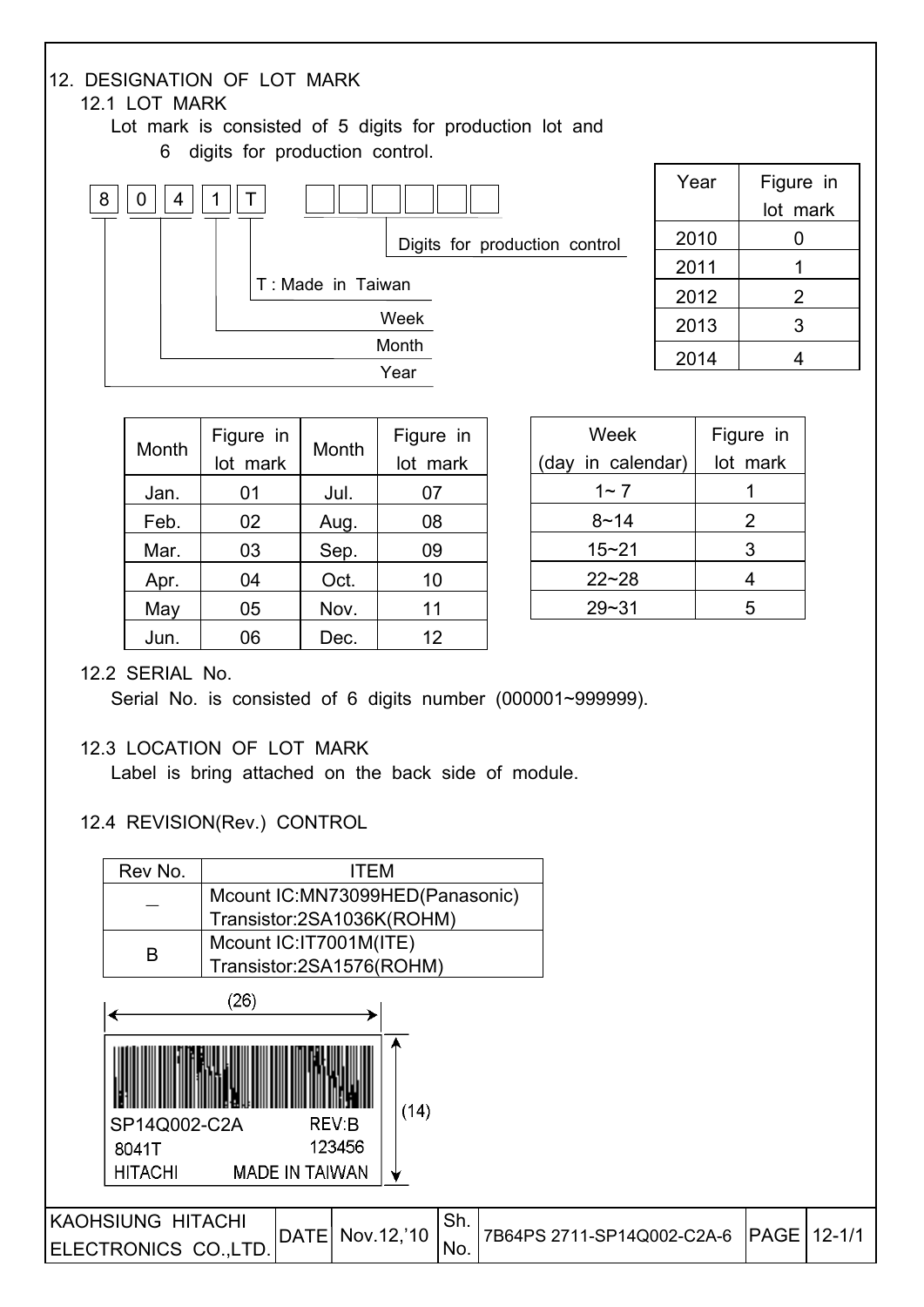## 13. PRECAUTION FOR USE

- 13.1 A limit sample should be provided by the both parties on an occasion when the both parties agreed its necessity. Judgment by a limit sample shall take effect after the limit sample has been established and confirmed by the both parties.
- 13.2 On the following occasions, the handling of the problem should be decided through discussion and agreement between responsible persons of the both parties.
	- (1) When a question is arisen in the specifications.
	- (2) When a new problem is arisen which is not specified in this specifications.
	- (3) When an inspection specifications change or operating condition change in customer is reported to HITACHI, and some problem is arisen in this specification due to the change.
	- (4) When a new problem is arisen at the customer's operating set for sample evaluation in the customer site.

 The precaution that should be observed when handling LCM have been explained above. If any points are unclear or if you have any request , please contact HITACHI.

| IKAOHSIUNG HITACHI                 |                               |     |                                        |  |
|------------------------------------|-------------------------------|-----|----------------------------------------|--|
| ELECTRONICS CO.,LTD.  <sup>'</sup> | $ $ DATE $ $ Nov.12,'10 $ $ , | No. | 7B64PS 2713-SP14Q002-C2A-6 PAGE 13-1/1 |  |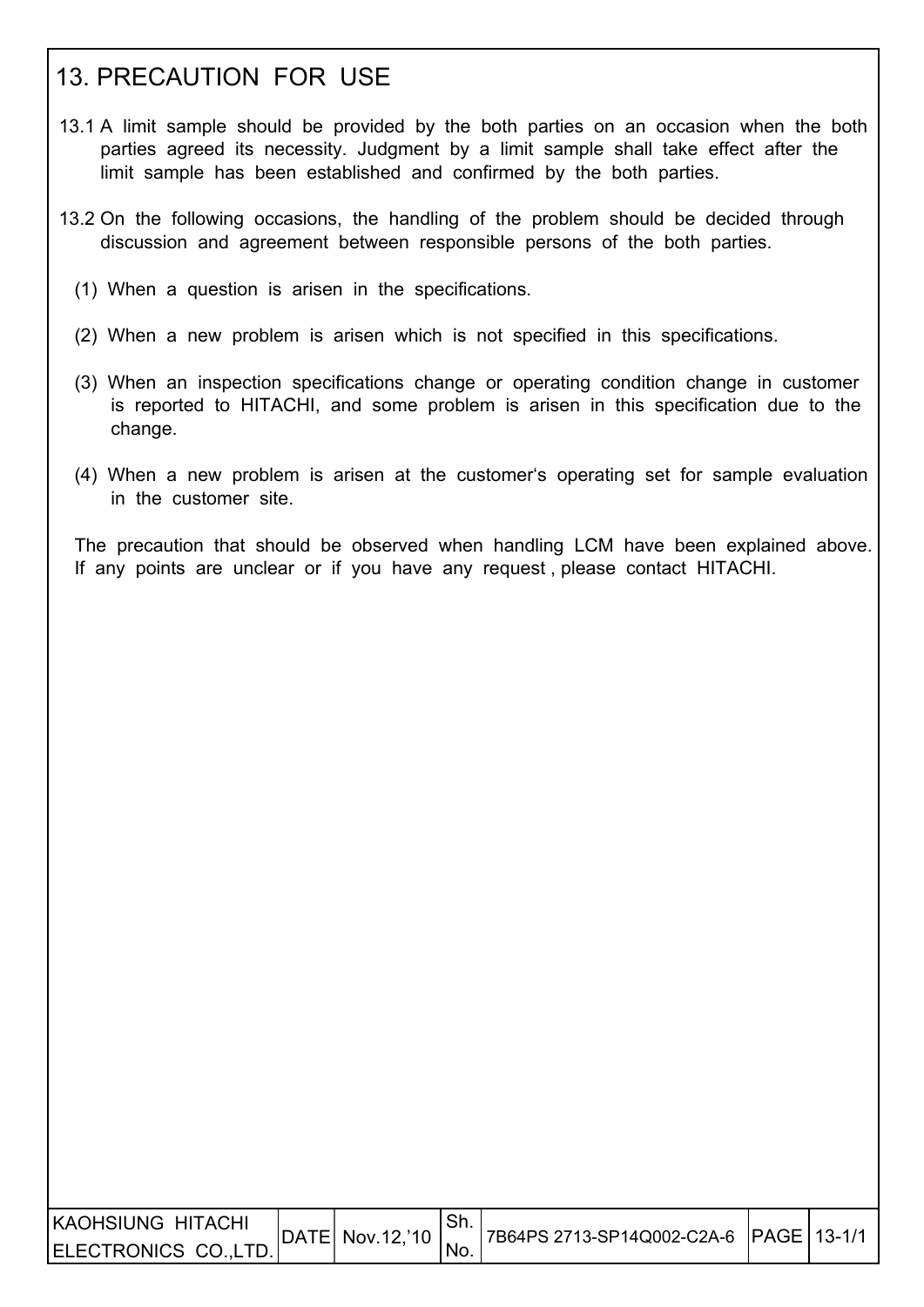## 14. DIGITIZER TECHNICAL SPECIFICATION

#### 14.1 RATINGS

14.1.1 ABSOLUTE MAXIMUM RATINGS

| <b>ITFM</b>              | <b>SPECIFICATION</b>             | <b>COMMENT</b> |
|--------------------------|----------------------------------|----------------|
| <b>Operating Voltage</b> | 7V                               |                |
| Contact Current          | 20mA                             | Without        |
| Operating Temperature ** | $0 \sim 50^{\circ}$ 80%RH max.   | Condensation   |
| Storage Temperature **   | $-20 \sim 70^{\circ}$ 90%RH max. |                |

#### 14.1.2 OPERATING CONDITIONS

| ITEM                     | <b>SPECIFICATION</b> |
|--------------------------|----------------------|
| <b>Operating Voltage</b> | 5VDC                 |
| Contact Current          | 10 ~ 20 mA           |
| Actuation Force          | $1.2N$ max.          |

#### 14.2 MECHANICAL STRENGTH

#### 14.2.1 INPUT METHOD & ACTUATION FORCE

| <b>INPUT METHOD</b> | <b>ACTUATION FORCE</b> | <b>COMMENT</b>       |
|---------------------|------------------------|----------------------|
| Pen                 | $1.2N$ max.            | R0.8, Polyacetal Pen |
| Finger              | $1.2N$ max.            | R8, Silicone Rubber  |

#### 14.2.2 SURFACE HARDNESS 2H

#### 14.3 OPTICAL CHARACTERISTICS

14.3.1 TRANSPARENCY : 76%.min.

#### 14.3.2 WAVE LENGTH : 450 ~ 700nm

#### 14.4 ELECTRICAL CHARACTISTICS

#### 14.4.1 CONDUCTIVE RESISTANCE

| TFRMINAL | <b>CONDUCTIVE RESISTANCE</b> |
|----------|------------------------------|
| $X1-X2$  | 150~1300 $\Omega$            |
| Y1-Y2.   | 150~1300 $\Omega$            |



#### 14.4.2 INSULATION RESISTINCE

| <b>TERMINAL</b>        | <b>INSULATION RESISTANCE</b> | <b>TESTING VOLTAGE</b> |
|------------------------|------------------------------|------------------------|
| $\boldsymbol{\lambda}$ | 20M $\Omega$                 | 25VDC                  |

 14.4.3 BOUNCE CHATTERING 10msec max.

#### 14.4.4 CAPACITANCE TBD

#### 14.4.5 RESISTANCE FACTOR

| <b>TERMINAL</b> |          |
|-----------------|----------|
| IX1-X2          | 10% max. |
| Y1-Y2           | 10% max. |

| <b>IKAOHSIUNG HITACHI</b> |                             | ⊹O⊞. | 7B64PS 2714-SP14Q002-C2A-6 PAGE 14-1/4 |  |
|---------------------------|-----------------------------|------|----------------------------------------|--|
| ELECTRONICS CO.,LTD.      | $ DATE $ Nov.12, 10 $ $ No. |      |                                        |  |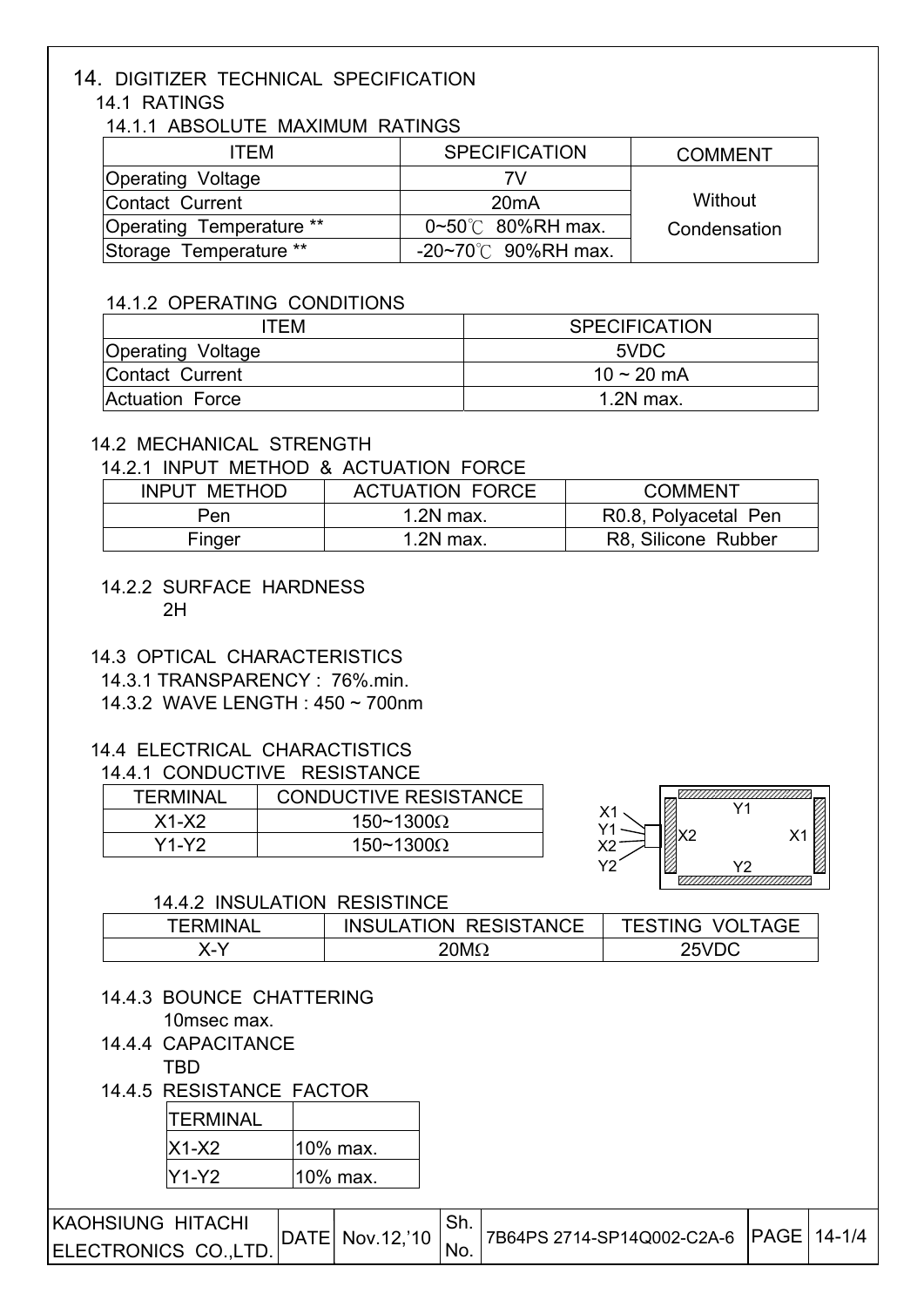#### 14.4.6 LINEARITY

I

(1) LINEARITY

Linearity deviation : 2% max.

- (2) TESTING CIRCUIT
	- (a) Y axis linearity testing method , 100g ,VX1-VX2=5V , VOUT=VY1.

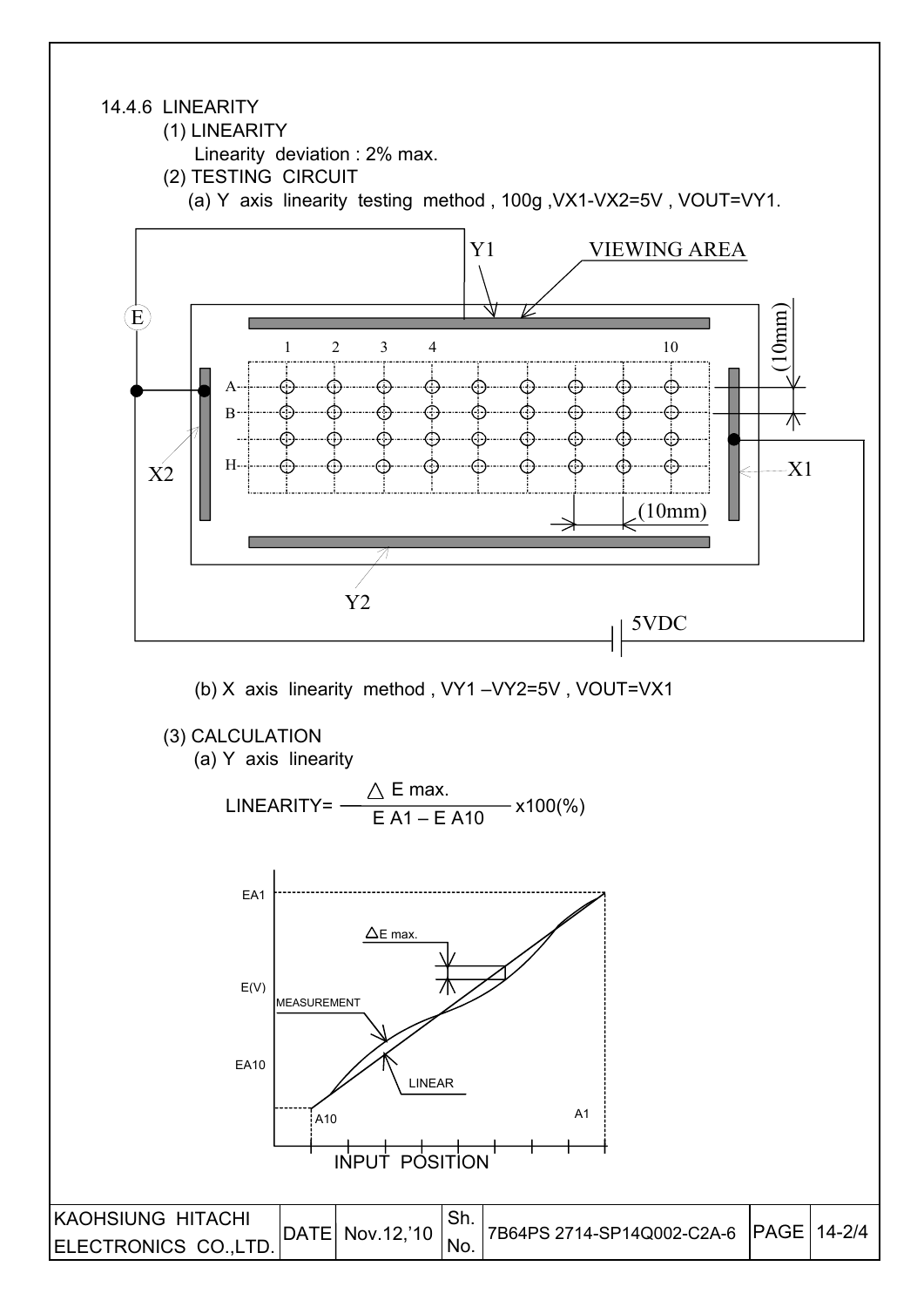### 14.5 ENVIRONMENTAL TESTING

ſ

| <b>ITEM</b>      | <b>CONDITIONS</b>                                                                                       | <b>CRITERIA</b>          |
|------------------|---------------------------------------------------------------------------------------------------------|--------------------------|
| High Temperature | l60℃ : 120h & 25℃: 24h                                                                                  |                          |
| Storage          |                                                                                                         |                          |
| Low Temperature  | $-20^{\circ}$ C : 120h & 25 $^{\circ}$ C : 24h                                                          |                          |
| Storage          |                                                                                                         | After testing must to    |
| Temperature      | $\mathsf{I}\text{-}20^\circ\mathbb{C}\longleftrightarrow\mathsf{70}^\circ\mathbb{C}$ : 10 Cycles Within | Meet the specifications  |
| Cycle            | $(60)$ $(30)$ : MINUTES & 25°C<br>(30)                                                                  | of the electrical,       |
|                  | : 24h (Without condensation)                                                                            | mechanical &             |
| Humidity Storage | l60℃,90%RH. 120h                                                                                        | optical characteristics. |
| Durability for   | 150g, R8, HS40 SILICON RUBBER                                                                           |                          |
| Keystroke        | (Speed: 330mm/sec)                                                                                      |                          |
|                  | : 1000000 ACTIVATIONS                                                                                   |                          |

#### 14.6 APPEARANCE SPECIFICATION

| No. | <b>ITEM</b>       | <b>CRITERIA</b>                           |                         |                    |                   |   | B |
|-----|-------------------|-------------------------------------------|-------------------------|--------------------|-------------------|---|---|
|     | <b>Hair Flaws</b> |                                           |                         | <b>Filamentous</b> |                   |   |   |
|     |                   | Length                                    |                         | Width<br>W/mm)     | Maximum<br>Number |   |   |
|     |                   | L/mm)                                     |                         |                    | Acceptable        | O |   |
|     |                   | $L \leq 12$                               |                         | $W \le 0.05$       | Ignore            |   |   |
|     |                   | $L \leq 5$                                | $0.05\!<\!W\!\leq\!0.1$ |                    | 3                 |   |   |
|     |                   | L > 2                                     |                         | 0.1 < W            | None              |   |   |
|     | Dot-Shaped        | <b>Maximum Number</b><br>Average Diameter |                         |                    |                   |   |   |
|     | <b>Impurities</b> | D(mm)                                     |                         |                    | Acceptable        |   |   |
| Т   |                   | $D \leq 0.1$                              |                         |                    | O                 |   |   |
|     |                   | $0.1 < D \le 0.3$                         |                         |                    |                   |   |   |
| P   |                   | 0.3 < D                                   |                         |                    |                   |   |   |
|     | Scratch           |                                           |                         | <b>Filamentous</b> |                   |   |   |
|     |                   | Length                                    |                         | Width              | Maximum           |   |   |
|     |                   | L/mm)                                     |                         | W/mm)              | Number            |   |   |
|     |                   |                                           |                         |                    | Acceptable        | O |   |
|     |                   | $L \leq 12$                               | $W \le 0.05$            |                    | Ignore            |   |   |
|     |                   | $L \leq 12$                               | $0.05\!<\!W\!\leq\!0.1$ |                    | 5                 |   |   |
|     |                   | L > 12                                    |                         | 0.1 < W            | None              |   |   |

| IKAOHSIUNG HITACHI   |                                           |                                        |  |
|----------------------|-------------------------------------------|----------------------------------------|--|
| ELECTRONICS CO.,LTD. | $ DATE $ Nov.12, 10 $\bigg _{\text{No.}}$ | 7B64PS 2714-SP14Q002-C2A-6 PAGE 14-3/4 |  |